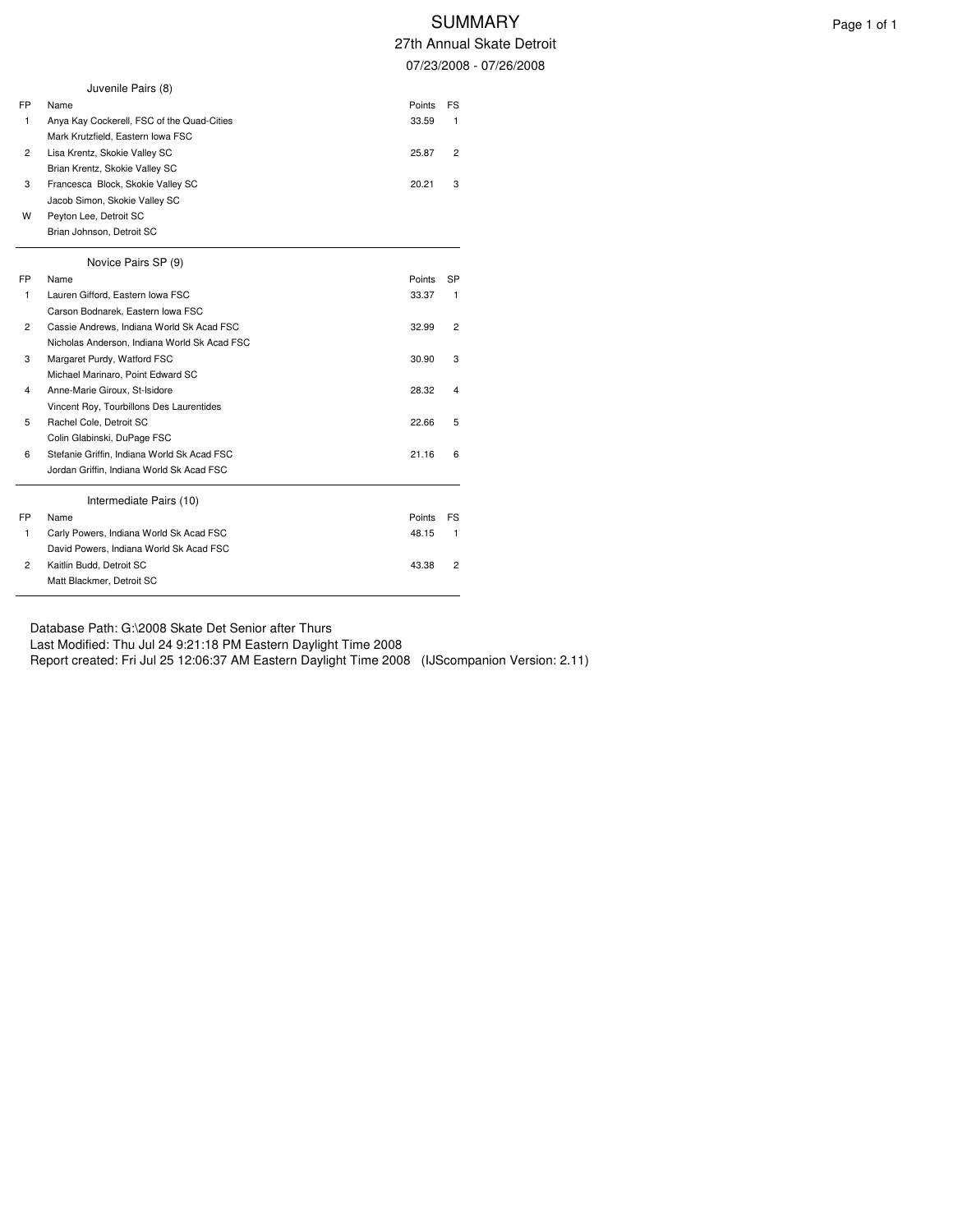|    | Junior Pairs SP (15)                         |        |    |
|----|----------------------------------------------|--------|----|
| FP | Name                                         | Points | SP |
| 1  | Brynn Carman, Broadmoor SC                   | 52.74  | 1  |
|    | Chris Knierim, Broadmoor SC                  |        |    |
| 2  | Ameena Sheikh, Detroit SC                    | 42.31  | 2  |
|    | Aaron Van Cleave, Detroit SC                 |        |    |
| 3  | Christi Steele, Chatham FSC                  | 41.73  | 3  |
|    | Adam Johnson, Chatham FSC                    |        |    |
| 4  | Kaitlyn Scholtz, Strongsville SC             | 41.00  | 4  |
|    | Brandon Moore, Indiana World Sk Acad FSC     |        |    |
| 5  | Britney Simpson, Broadmoor SC                | 41.00  | 5  |
|    | Nathan Miller, Broadmoor SC                  |        |    |
| 6  | Megan Gueli, Detroit SC                      | 36.54  | 6  |
|    | Grant Marron, Coyotes SC of Arizona          |        |    |
| W  | Claire Tabolt, DuPage FSC                    |        |    |
|    | Brendyn Hatfield, Seattle SC                 |        |    |
|    | Senior Pairs SP (16)                         |        |    |
| FP | Name                                         | Points | SP |
| 1  | Laura Lepzinski, Detroit SC                  | 50.05  | 1  |
|    | Ethan Burgess, All Year FSC                  |        |    |
| 2  | Taylor Steele, Watford FSC                   | 40.12  | 2  |
|    | Chris Richardson, Preston FSC                |        |    |
| 3  | Andrea Best, Detroit SC                      | 39.45  | 3  |
|    | Trevor Young, Detroit SC                     |        |    |
| W  | Jessica Paetsch, Broadmoor SC                |        |    |
|    | Jon Nuss, Broadmoor SC                       |        |    |
|    | Novice Pairs FS (14)                         |        |    |
| FP | Name                                         | Points | FS |
| 1  | Lauren Gifford, Eastern Iowa FSC             | 67.01  | 1  |
|    | Carson Bodnarek, Eastern Iowa FSC            |        |    |
| 2  | Anne-Marie Giroux, St-Isidore                | 66.53  | 2  |
|    | Vincent Roy, Tourbillons Des Laurentides     |        |    |
| 3  | Cassie Andrews, Indiana World Sk Acad FSC    | 66.32  | 3  |
|    | Nicholas Anderson, Indiana World Sk Acad FSC |        |    |
| 4  | Margaret Purdy, Watford FSC                  | 62.88  | 4  |
|    | Michael Marinaro, Point Edward SC            |        |    |
| 5  | Rachel Cole, Detroit SC                      | 50.30  | 5  |
|    | Colin Glabinski, DuPage FSC                  |        |    |
| 6  | Stefanie Griffin, Indiana World Sk Acad FSC  | 37.97  | 6  |
|    | Jordan Griffin, Indiana World Sk Acad FSC    |        |    |

Database Path: G:\2008 Skate Det Senior after Thurs Last Modified: Thu Jul 24 9:21:18 PM Eastern Daylight Time 2008 Report created: Fri Jul 25 12:07:19 AM Eastern Daylight Time 2008 (IJScompanion Version: 2.11)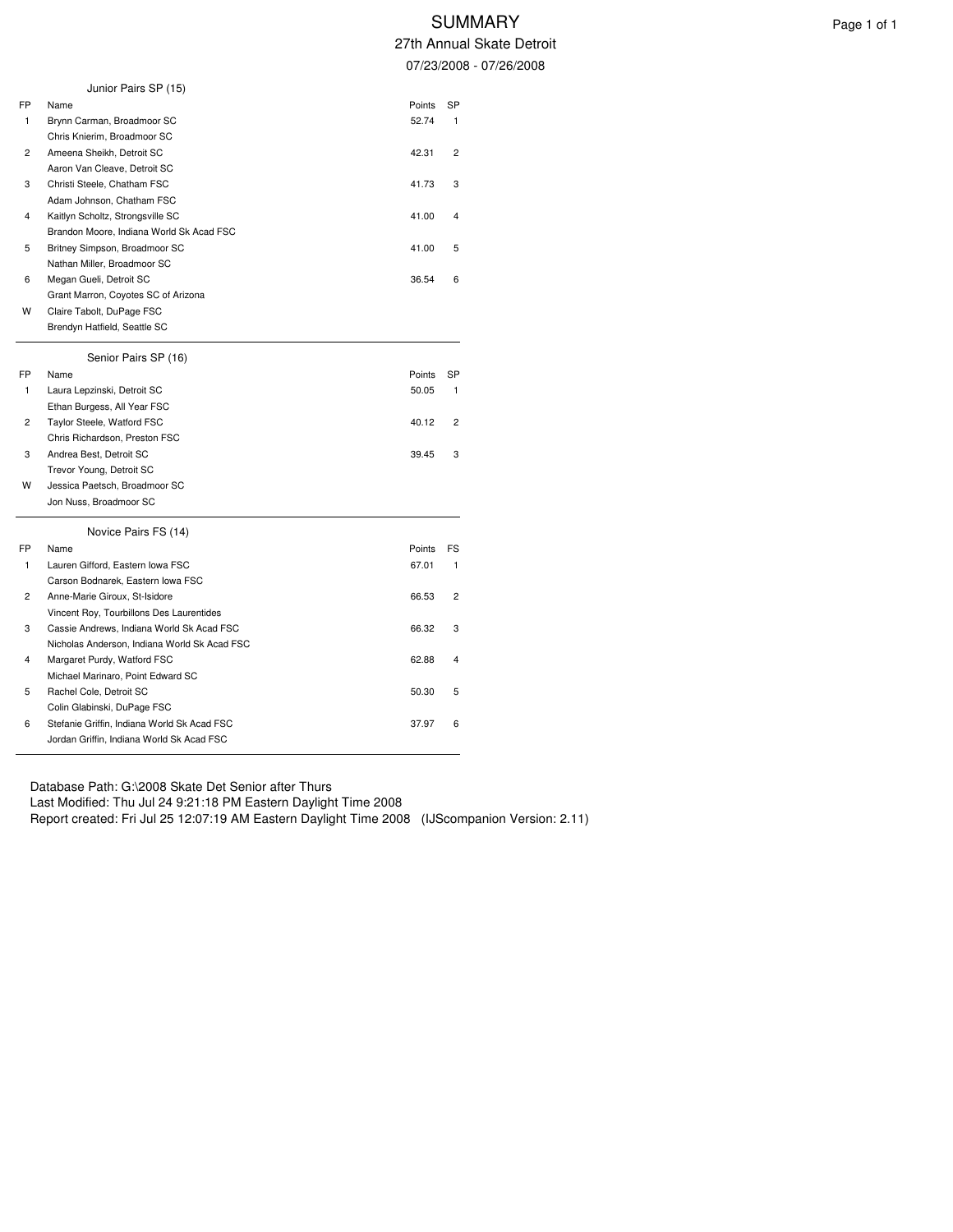|                | Senior Ladies Group A (18) (25)            |        |                |                |
|----------------|--------------------------------------------|--------|----------------|----------------|
| FP             | Name                                       | Points | <b>SP</b>      | <b>FS</b>      |
| 1              | Megan Hyatt, Wagon Wheel FSC               | 103.06 | 1              | 1              |
| $\overline{c}$ | Stephanie Lecheler, DuPage FSC             | 95.00  | 2              | 3              |
| 3              | Amy Manning, Detroit SC                    | 92.45  | 3              | 5              |
| 4              | Lynzee Broussard, Greater Grand Rapids FSC | 91.13  | 4              | $\overline{c}$ |
| 5              | Anna Cobb, Ice House Skating Academy       | 84.70  | 9              | $\overline{4}$ |
| 6              | Katherine Roy, Tourbillons Des Laurentides | 81.55  | 6              | 6              |
| $\overline{7}$ | Kacey Gentile, Brooklyn FSC of Ohio        | 78.38  | 8              | $\overline{7}$ |
| 8              | Amanda Waldron, Arctic FSC                 | 74.70  | $\overline{7}$ | 9              |
| 9              | Chanel Hicks, Detroit SC                   | 71.72  | 10             | 8              |
| W              | Angela Maxwell, Dallas FSC                 |        |                |                |
| W              | Erin Scherrer, Kitchenor Waterloo SC       |        |                |                |
| W              | Theresa LoRusso, Arctic FSC                |        | 5              |                |
|                | Senior Ladies Group B (19) (26)            |        |                |                |
|                |                                            |        |                |                |
| FP.            | Name                                       | Points | <b>SP</b>      | FS             |
| 1              | Taylor Firth, Jamestown SC                 | 127.86 | 1              | 1              |
| 2              | Melissa Telecky, Detroit SC                | 108.13 | $\overline{c}$ | 4              |
| 3              | Diane Szmiett, Watford City FSC            | 107.39 | 3              | $\overline{c}$ |
| 4              | Amy Nunn, Rocky Mountain FSC               | 104.29 | 8              | 3              |
| 5              | Amanda Gordon, Amherst SC                  | 103.70 | 4              | $\overline{7}$ |
| 6              | Chelsea Morrow, Greater Grand Rapids FSC   | 103.02 | 6              | 5              |
| 7              | Victoria Fairchild, Broadmoor SC           | 101.17 | 7              | 8              |
| 8              | Shanda DeWitt, Detroit SC                  | 98.79  | 11             | 6              |
| 9              | Rikki Wescott, Chicago FSC                 | 98.24  | 9              | 9              |
| 10             | Lauren Roman, DuPage FSC                   | 97.10  | 10             | 10             |
| 11             | Hilary Ho, University of Delaware FSC      | 90.32  | 5              | 13             |
| 12             | Tara Stacey, Arctic FSC                    | 87.99  | 13             | 11             |
| 13             | Danielle Lazenby, Detroit SC               | 83.50  | 12             | 12             |
| W              | Adriana DeSanctis, Mariposa Winter Club    |        |                |                |

Database Path: F:\Sat C rink\2008 Skate Det Senior after Thurs

Last Modified: Fri Jul 25 9:01:14 PM Eastern Daylight Time 2008

Report created: Sat Jul 26 9:47:14 AM Eastern Daylight Time 2008 (IJScompanion Version: 2.11)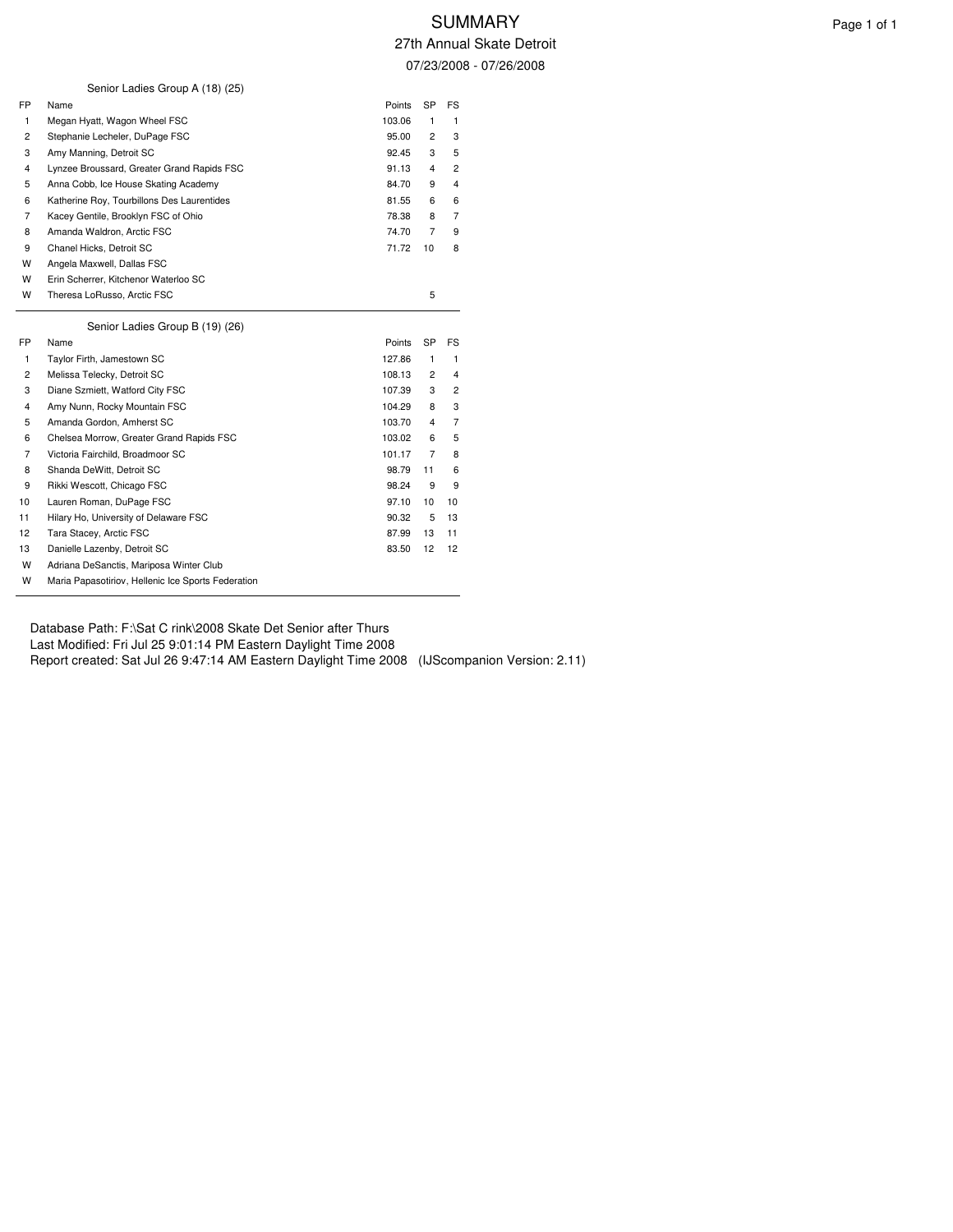| 07/23/2008<br>Senior Pairs FS (30)<br>FP<br>Name<br>Points<br>FS<br>1<br>Laura Lepzinski, Detroit SC<br>79.82<br>1<br>Ethan Burgess, All Year FSC<br>$\overline{c}$<br>Taylor Steele, Watford FSC<br>67.11<br>2<br>Chris Richardson, Preston FSC<br>W<br>Andrea Best, Detroit SC<br>Trevor Young, Detroit SC<br>W<br>Jessica Paetsch, Broadmoor SC<br>Jon Nuss, Broadmoor SC<br>Senior Men (23) (31)<br>FP<br>Name<br>Points<br>SP<br>FS<br>1<br>Eliot Halverson, Ann Arbor FSC<br>$\overline{c}$<br>1<br>163.43<br>$\overline{c}$<br>William Brewster, Detroit SC<br>136.04<br>3<br>2<br>W<br>Osadolo Irowa, DuPage FSC<br>W<br>Ken Rose, Richmond FSC<br>W<br>1<br>Jonathan Cassar, Detroit SC<br>Senior Ladies Final (33)<br>FP<br>Name<br>FS<br>Points<br>1<br>Taylor Firth, Jamestown SC<br>87.92<br>1<br>$\overline{c}$<br>$\overline{c}$<br>Diane Szmiett, Watford City FSC<br>77.92<br>3<br>Amy Nunn, Rocky Mountain FSC<br>77.40<br>3<br>4<br>Chelsea Morrow, Greater Grand Rapids FSC<br>4<br>75.39<br>Megan Hyatt, Wagon Wheel FSC<br>70.15<br>5<br>5<br>Stephanie Lecheler, DuPage FSC<br>6<br>63.33<br>6<br>7<br>62.77<br>Anna Cobb, Ice House Skating Academy<br>7<br>8<br>Amy Manning, Detroit SC<br>59.63<br>8<br>9<br>Melissa Telecky, Detroit SC<br>9<br>59.21<br>Lynzee Broussard, Greater Grand Rapids FSC<br>10<br>57.92<br>10<br>11<br>Amanda Gordon, Amherst SC<br>54.34<br>11<br>12<br>Katherine Roy, Tourbillons Des Laurentides<br>52.03<br>12<br>Junior Pairs FS (29)<br>FP<br>Name<br>Points<br>FS<br>1<br>Brynn Carman, Broadmoor SC<br>1<br>91.05<br>Chris Knierim, Broadmoor SC<br>2<br>Britney Simpson, Broadmoor SC<br>2<br>80.30<br>Nathan Miller, Broadmoor SC<br>Kaitlyn Scholtz, Strongsville SC<br>3<br>3<br>66.65<br>Brandon Moore, Detroit SC<br>4<br>Christi Steele, Chatham FSC<br>66.53<br>4<br>Adam Johnson, Chatham FSC<br>5<br>Megan Gueli, Detroit SC<br>65.71<br>5<br>Grant Marron, Coyotes SC of Arizona<br>6<br>Ameena Sheikh, Detroit SC<br>6<br>65.53<br>Aaron Van Cleave, Detroit SC<br>W<br>Claire Tabolt, DuPage FSC<br>Brendyn Hatfield, Seattle SC |  | 47 (11 Annuai |  |
|-------------------------------------------------------------------------------------------------------------------------------------------------------------------------------------------------------------------------------------------------------------------------------------------------------------------------------------------------------------------------------------------------------------------------------------------------------------------------------------------------------------------------------------------------------------------------------------------------------------------------------------------------------------------------------------------------------------------------------------------------------------------------------------------------------------------------------------------------------------------------------------------------------------------------------------------------------------------------------------------------------------------------------------------------------------------------------------------------------------------------------------------------------------------------------------------------------------------------------------------------------------------------------------------------------------------------------------------------------------------------------------------------------------------------------------------------------------------------------------------------------------------------------------------------------------------------------------------------------------------------------------------------------------------------------------------------------------------------------------------------------------------------------------------------------------------------------------------------------------------------------------------------------------------------------------------------------------------------------------------------------------------------------------------------------------------------------------------------------------|--|---------------|--|
|                                                                                                                                                                                                                                                                                                                                                                                                                                                                                                                                                                                                                                                                                                                                                                                                                                                                                                                                                                                                                                                                                                                                                                                                                                                                                                                                                                                                                                                                                                                                                                                                                                                                                                                                                                                                                                                                                                                                                                                                                                                                                                             |  |               |  |
|                                                                                                                                                                                                                                                                                                                                                                                                                                                                                                                                                                                                                                                                                                                                                                                                                                                                                                                                                                                                                                                                                                                                                                                                                                                                                                                                                                                                                                                                                                                                                                                                                                                                                                                                                                                                                                                                                                                                                                                                                                                                                                             |  |               |  |
|                                                                                                                                                                                                                                                                                                                                                                                                                                                                                                                                                                                                                                                                                                                                                                                                                                                                                                                                                                                                                                                                                                                                                                                                                                                                                                                                                                                                                                                                                                                                                                                                                                                                                                                                                                                                                                                                                                                                                                                                                                                                                                             |  |               |  |
|                                                                                                                                                                                                                                                                                                                                                                                                                                                                                                                                                                                                                                                                                                                                                                                                                                                                                                                                                                                                                                                                                                                                                                                                                                                                                                                                                                                                                                                                                                                                                                                                                                                                                                                                                                                                                                                                                                                                                                                                                                                                                                             |  |               |  |
|                                                                                                                                                                                                                                                                                                                                                                                                                                                                                                                                                                                                                                                                                                                                                                                                                                                                                                                                                                                                                                                                                                                                                                                                                                                                                                                                                                                                                                                                                                                                                                                                                                                                                                                                                                                                                                                                                                                                                                                                                                                                                                             |  |               |  |
|                                                                                                                                                                                                                                                                                                                                                                                                                                                                                                                                                                                                                                                                                                                                                                                                                                                                                                                                                                                                                                                                                                                                                                                                                                                                                                                                                                                                                                                                                                                                                                                                                                                                                                                                                                                                                                                                                                                                                                                                                                                                                                             |  |               |  |
|                                                                                                                                                                                                                                                                                                                                                                                                                                                                                                                                                                                                                                                                                                                                                                                                                                                                                                                                                                                                                                                                                                                                                                                                                                                                                                                                                                                                                                                                                                                                                                                                                                                                                                                                                                                                                                                                                                                                                                                                                                                                                                             |  |               |  |
|                                                                                                                                                                                                                                                                                                                                                                                                                                                                                                                                                                                                                                                                                                                                                                                                                                                                                                                                                                                                                                                                                                                                                                                                                                                                                                                                                                                                                                                                                                                                                                                                                                                                                                                                                                                                                                                                                                                                                                                                                                                                                                             |  |               |  |
|                                                                                                                                                                                                                                                                                                                                                                                                                                                                                                                                                                                                                                                                                                                                                                                                                                                                                                                                                                                                                                                                                                                                                                                                                                                                                                                                                                                                                                                                                                                                                                                                                                                                                                                                                                                                                                                                                                                                                                                                                                                                                                             |  |               |  |
|                                                                                                                                                                                                                                                                                                                                                                                                                                                                                                                                                                                                                                                                                                                                                                                                                                                                                                                                                                                                                                                                                                                                                                                                                                                                                                                                                                                                                                                                                                                                                                                                                                                                                                                                                                                                                                                                                                                                                                                                                                                                                                             |  |               |  |
|                                                                                                                                                                                                                                                                                                                                                                                                                                                                                                                                                                                                                                                                                                                                                                                                                                                                                                                                                                                                                                                                                                                                                                                                                                                                                                                                                                                                                                                                                                                                                                                                                                                                                                                                                                                                                                                                                                                                                                                                                                                                                                             |  |               |  |
|                                                                                                                                                                                                                                                                                                                                                                                                                                                                                                                                                                                                                                                                                                                                                                                                                                                                                                                                                                                                                                                                                                                                                                                                                                                                                                                                                                                                                                                                                                                                                                                                                                                                                                                                                                                                                                                                                                                                                                                                                                                                                                             |  |               |  |
|                                                                                                                                                                                                                                                                                                                                                                                                                                                                                                                                                                                                                                                                                                                                                                                                                                                                                                                                                                                                                                                                                                                                                                                                                                                                                                                                                                                                                                                                                                                                                                                                                                                                                                                                                                                                                                                                                                                                                                                                                                                                                                             |  |               |  |
|                                                                                                                                                                                                                                                                                                                                                                                                                                                                                                                                                                                                                                                                                                                                                                                                                                                                                                                                                                                                                                                                                                                                                                                                                                                                                                                                                                                                                                                                                                                                                                                                                                                                                                                                                                                                                                                                                                                                                                                                                                                                                                             |  |               |  |
|                                                                                                                                                                                                                                                                                                                                                                                                                                                                                                                                                                                                                                                                                                                                                                                                                                                                                                                                                                                                                                                                                                                                                                                                                                                                                                                                                                                                                                                                                                                                                                                                                                                                                                                                                                                                                                                                                                                                                                                                                                                                                                             |  |               |  |
|                                                                                                                                                                                                                                                                                                                                                                                                                                                                                                                                                                                                                                                                                                                                                                                                                                                                                                                                                                                                                                                                                                                                                                                                                                                                                                                                                                                                                                                                                                                                                                                                                                                                                                                                                                                                                                                                                                                                                                                                                                                                                                             |  |               |  |
|                                                                                                                                                                                                                                                                                                                                                                                                                                                                                                                                                                                                                                                                                                                                                                                                                                                                                                                                                                                                                                                                                                                                                                                                                                                                                                                                                                                                                                                                                                                                                                                                                                                                                                                                                                                                                                                                                                                                                                                                                                                                                                             |  |               |  |
|                                                                                                                                                                                                                                                                                                                                                                                                                                                                                                                                                                                                                                                                                                                                                                                                                                                                                                                                                                                                                                                                                                                                                                                                                                                                                                                                                                                                                                                                                                                                                                                                                                                                                                                                                                                                                                                                                                                                                                                                                                                                                                             |  |               |  |
|                                                                                                                                                                                                                                                                                                                                                                                                                                                                                                                                                                                                                                                                                                                                                                                                                                                                                                                                                                                                                                                                                                                                                                                                                                                                                                                                                                                                                                                                                                                                                                                                                                                                                                                                                                                                                                                                                                                                                                                                                                                                                                             |  |               |  |
|                                                                                                                                                                                                                                                                                                                                                                                                                                                                                                                                                                                                                                                                                                                                                                                                                                                                                                                                                                                                                                                                                                                                                                                                                                                                                                                                                                                                                                                                                                                                                                                                                                                                                                                                                                                                                                                                                                                                                                                                                                                                                                             |  |               |  |
|                                                                                                                                                                                                                                                                                                                                                                                                                                                                                                                                                                                                                                                                                                                                                                                                                                                                                                                                                                                                                                                                                                                                                                                                                                                                                                                                                                                                                                                                                                                                                                                                                                                                                                                                                                                                                                                                                                                                                                                                                                                                                                             |  |               |  |
|                                                                                                                                                                                                                                                                                                                                                                                                                                                                                                                                                                                                                                                                                                                                                                                                                                                                                                                                                                                                                                                                                                                                                                                                                                                                                                                                                                                                                                                                                                                                                                                                                                                                                                                                                                                                                                                                                                                                                                                                                                                                                                             |  |               |  |
|                                                                                                                                                                                                                                                                                                                                                                                                                                                                                                                                                                                                                                                                                                                                                                                                                                                                                                                                                                                                                                                                                                                                                                                                                                                                                                                                                                                                                                                                                                                                                                                                                                                                                                                                                                                                                                                                                                                                                                                                                                                                                                             |  |               |  |
|                                                                                                                                                                                                                                                                                                                                                                                                                                                                                                                                                                                                                                                                                                                                                                                                                                                                                                                                                                                                                                                                                                                                                                                                                                                                                                                                                                                                                                                                                                                                                                                                                                                                                                                                                                                                                                                                                                                                                                                                                                                                                                             |  |               |  |
|                                                                                                                                                                                                                                                                                                                                                                                                                                                                                                                                                                                                                                                                                                                                                                                                                                                                                                                                                                                                                                                                                                                                                                                                                                                                                                                                                                                                                                                                                                                                                                                                                                                                                                                                                                                                                                                                                                                                                                                                                                                                                                             |  |               |  |
|                                                                                                                                                                                                                                                                                                                                                                                                                                                                                                                                                                                                                                                                                                                                                                                                                                                                                                                                                                                                                                                                                                                                                                                                                                                                                                                                                                                                                                                                                                                                                                                                                                                                                                                                                                                                                                                                                                                                                                                                                                                                                                             |  |               |  |
|                                                                                                                                                                                                                                                                                                                                                                                                                                                                                                                                                                                                                                                                                                                                                                                                                                                                                                                                                                                                                                                                                                                                                                                                                                                                                                                                                                                                                                                                                                                                                                                                                                                                                                                                                                                                                                                                                                                                                                                                                                                                                                             |  |               |  |
|                                                                                                                                                                                                                                                                                                                                                                                                                                                                                                                                                                                                                                                                                                                                                                                                                                                                                                                                                                                                                                                                                                                                                                                                                                                                                                                                                                                                                                                                                                                                                                                                                                                                                                                                                                                                                                                                                                                                                                                                                                                                                                             |  |               |  |
|                                                                                                                                                                                                                                                                                                                                                                                                                                                                                                                                                                                                                                                                                                                                                                                                                                                                                                                                                                                                                                                                                                                                                                                                                                                                                                                                                                                                                                                                                                                                                                                                                                                                                                                                                                                                                                                                                                                                                                                                                                                                                                             |  |               |  |
|                                                                                                                                                                                                                                                                                                                                                                                                                                                                                                                                                                                                                                                                                                                                                                                                                                                                                                                                                                                                                                                                                                                                                                                                                                                                                                                                                                                                                                                                                                                                                                                                                                                                                                                                                                                                                                                                                                                                                                                                                                                                                                             |  |               |  |
|                                                                                                                                                                                                                                                                                                                                                                                                                                                                                                                                                                                                                                                                                                                                                                                                                                                                                                                                                                                                                                                                                                                                                                                                                                                                                                                                                                                                                                                                                                                                                                                                                                                                                                                                                                                                                                                                                                                                                                                                                                                                                                             |  |               |  |
|                                                                                                                                                                                                                                                                                                                                                                                                                                                                                                                                                                                                                                                                                                                                                                                                                                                                                                                                                                                                                                                                                                                                                                                                                                                                                                                                                                                                                                                                                                                                                                                                                                                                                                                                                                                                                                                                                                                                                                                                                                                                                                             |  |               |  |
|                                                                                                                                                                                                                                                                                                                                                                                                                                                                                                                                                                                                                                                                                                                                                                                                                                                                                                                                                                                                                                                                                                                                                                                                                                                                                                                                                                                                                                                                                                                                                                                                                                                                                                                                                                                                                                                                                                                                                                                                                                                                                                             |  |               |  |
|                                                                                                                                                                                                                                                                                                                                                                                                                                                                                                                                                                                                                                                                                                                                                                                                                                                                                                                                                                                                                                                                                                                                                                                                                                                                                                                                                                                                                                                                                                                                                                                                                                                                                                                                                                                                                                                                                                                                                                                                                                                                                                             |  |               |  |
|                                                                                                                                                                                                                                                                                                                                                                                                                                                                                                                                                                                                                                                                                                                                                                                                                                                                                                                                                                                                                                                                                                                                                                                                                                                                                                                                                                                                                                                                                                                                                                                                                                                                                                                                                                                                                                                                                                                                                                                                                                                                                                             |  |               |  |
|                                                                                                                                                                                                                                                                                                                                                                                                                                                                                                                                                                                                                                                                                                                                                                                                                                                                                                                                                                                                                                                                                                                                                                                                                                                                                                                                                                                                                                                                                                                                                                                                                                                                                                                                                                                                                                                                                                                                                                                                                                                                                                             |  |               |  |
|                                                                                                                                                                                                                                                                                                                                                                                                                                                                                                                                                                                                                                                                                                                                                                                                                                                                                                                                                                                                                                                                                                                                                                                                                                                                                                                                                                                                                                                                                                                                                                                                                                                                                                                                                                                                                                                                                                                                                                                                                                                                                                             |  |               |  |
|                                                                                                                                                                                                                                                                                                                                                                                                                                                                                                                                                                                                                                                                                                                                                                                                                                                                                                                                                                                                                                                                                                                                                                                                                                                                                                                                                                                                                                                                                                                                                                                                                                                                                                                                                                                                                                                                                                                                                                                                                                                                                                             |  |               |  |
|                                                                                                                                                                                                                                                                                                                                                                                                                                                                                                                                                                                                                                                                                                                                                                                                                                                                                                                                                                                                                                                                                                                                                                                                                                                                                                                                                                                                                                                                                                                                                                                                                                                                                                                                                                                                                                                                                                                                                                                                                                                                                                             |  |               |  |
|                                                                                                                                                                                                                                                                                                                                                                                                                                                                                                                                                                                                                                                                                                                                                                                                                                                                                                                                                                                                                                                                                                                                                                                                                                                                                                                                                                                                                                                                                                                                                                                                                                                                                                                                                                                                                                                                                                                                                                                                                                                                                                             |  |               |  |
|                                                                                                                                                                                                                                                                                                                                                                                                                                                                                                                                                                                                                                                                                                                                                                                                                                                                                                                                                                                                                                                                                                                                                                                                                                                                                                                                                                                                                                                                                                                                                                                                                                                                                                                                                                                                                                                                                                                                                                                                                                                                                                             |  |               |  |
|                                                                                                                                                                                                                                                                                                                                                                                                                                                                                                                                                                                                                                                                                                                                                                                                                                                                                                                                                                                                                                                                                                                                                                                                                                                                                                                                                                                                                                                                                                                                                                                                                                                                                                                                                                                                                                                                                                                                                                                                                                                                                                             |  |               |  |
|                                                                                                                                                                                                                                                                                                                                                                                                                                                                                                                                                                                                                                                                                                                                                                                                                                                                                                                                                                                                                                                                                                                                                                                                                                                                                                                                                                                                                                                                                                                                                                                                                                                                                                                                                                                                                                                                                                                                                                                                                                                                                                             |  |               |  |
|                                                                                                                                                                                                                                                                                                                                                                                                                                                                                                                                                                                                                                                                                                                                                                                                                                                                                                                                                                                                                                                                                                                                                                                                                                                                                                                                                                                                                                                                                                                                                                                                                                                                                                                                                                                                                                                                                                                                                                                                                                                                                                             |  |               |  |
|                                                                                                                                                                                                                                                                                                                                                                                                                                                                                                                                                                                                                                                                                                                                                                                                                                                                                                                                                                                                                                                                                                                                                                                                                                                                                                                                                                                                                                                                                                                                                                                                                                                                                                                                                                                                                                                                                                                                                                                                                                                                                                             |  |               |  |
|                                                                                                                                                                                                                                                                                                                                                                                                                                                                                                                                                                                                                                                                                                                                                                                                                                                                                                                                                                                                                                                                                                                                                                                                                                                                                                                                                                                                                                                                                                                                                                                                                                                                                                                                                                                                                                                                                                                                                                                                                                                                                                             |  |               |  |
|                                                                                                                                                                                                                                                                                                                                                                                                                                                                                                                                                                                                                                                                                                                                                                                                                                                                                                                                                                                                                                                                                                                                                                                                                                                                                                                                                                                                                                                                                                                                                                                                                                                                                                                                                                                                                                                                                                                                                                                                                                                                                                             |  |               |  |
|                                                                                                                                                                                                                                                                                                                                                                                                                                                                                                                                                                                                                                                                                                                                                                                                                                                                                                                                                                                                                                                                                                                                                                                                                                                                                                                                                                                                                                                                                                                                                                                                                                                                                                                                                                                                                                                                                                                                                                                                                                                                                                             |  |               |  |
|                                                                                                                                                                                                                                                                                                                                                                                                                                                                                                                                                                                                                                                                                                                                                                                                                                                                                                                                                                                                                                                                                                                                                                                                                                                                                                                                                                                                                                                                                                                                                                                                                                                                                                                                                                                                                                                                                                                                                                                                                                                                                                             |  |               |  |
|                                                                                                                                                                                                                                                                                                                                                                                                                                                                                                                                                                                                                                                                                                                                                                                                                                                                                                                                                                                                                                                                                                                                                                                                                                                                                                                                                                                                                                                                                                                                                                                                                                                                                                                                                                                                                                                                                                                                                                                                                                                                                                             |  |               |  |
|                                                                                                                                                                                                                                                                                                                                                                                                                                                                                                                                                                                                                                                                                                                                                                                                                                                                                                                                                                                                                                                                                                                                                                                                                                                                                                                                                                                                                                                                                                                                                                                                                                                                                                                                                                                                                                                                                                                                                                                                                                                                                                             |  |               |  |

Database Path: C:\Competitions\Detroit\Skate Detroit 2008\IJS Databases\SD Senior Final Last Modified: Sun Jul 27 12:44:24 PM Eastern Daylight Time 2008 Report created: Sun Jul 27 12:46:18 PM Eastern Daylight Time 2008 (IJScompanion Version: 2.11)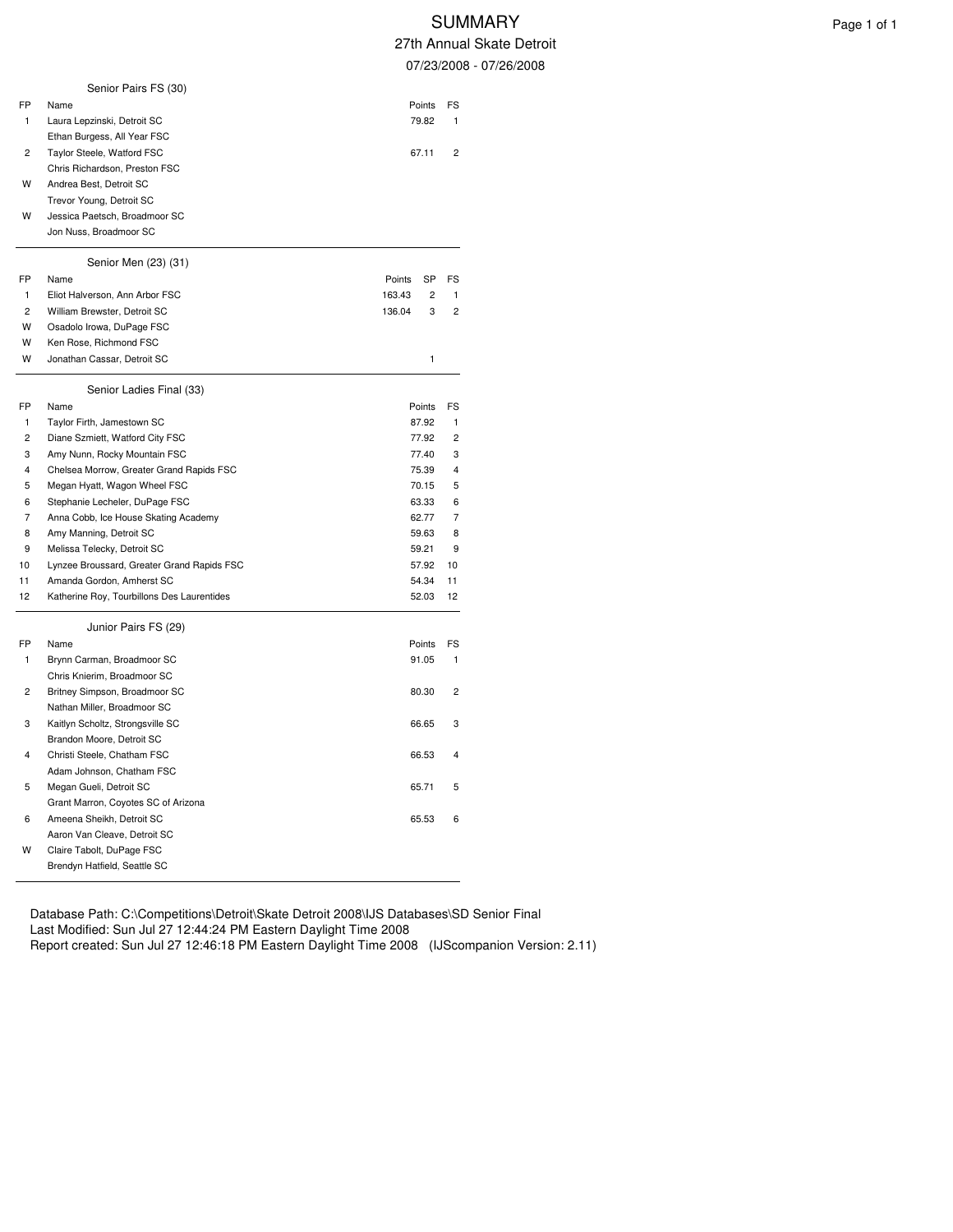| FP             | Name                                           | Points | SP             | FS             |
|----------------|------------------------------------------------|--------|----------------|----------------|
| 1              | Evi Nishimura, Mariposa Winter Club            | 110.95 | 1              | 2              |
| $\overline{c}$ | Lauren Ko, Detroit SC                          | 103.67 | 3              | 3              |
| 3              | Regan Alsup, Detroit SC                        | 102.29 | 4              | 1              |
| 4              | Kayla Howey, DuPage FSC                        | 95.29  | 7              | 4              |
| 5              | Lauren Nieman, DuPage FSC                      | 93.40  | 8              | 5              |
| 6              | Ashley Strojny, Winterhurst FSC                | 93.13  | $\overline{c}$ | 7              |
| $\overline{7}$ | Erica Ransford, Arctic FSC                     | 90.67  | 5              | 6              |
| 8              | Lee Keller, Indiana World Sk Acad FSC          | 86.23  | 6              | 9              |
| 9              | Jade Sills, Troy Academy of FS                 | 80.93  | 9              | 8              |
| 10             | Paige Hamilton, Columbus FSC                   | 61.76  | 10             | 10             |
| 11             | Christi Steele, Chatham FSC                    | 54.15  | 11             | 11             |
| W              | Brittany Fullgrapp, Port Huron FSC             |        |                |                |
| W              | Greta Riebe, Shaker FSC                        |        |                |                |
|                | JUNIOR LADIES - Group B                        |        |                |                |
| FP             | Name                                           | Points | SP             | FS             |
| 1              | Dee Dee Leng, DuPage FSC                       | 113.17 | 1              | 1              |
| $\overline{c}$ | Danielle Seitz, Skokie Valley SC               | 102.80 | 2              | $\overline{c}$ |
| 3              | Dana Sivak, DuPage FSC                         | 93.99  | 3              | 4              |
| $\overline{4}$ | Elisabeth McDonald, Cleveland SC               | 88.89  | 9              | 3              |
| 5              | AmberLynn Walczyk, Jamestown SC                | 85.00  | 4              | 6              |
| 6              | Cyara Hotopp, Detroit SC                       | 82.91  | 6              | 5              |
| $\overline{7}$ | Taylor Steele, Watford FSC                     | 80.27  | 5              | 8              |
| 8              | Catherine Lepkowski, Ice House Skating Academy | 79.89  | $\overline{7}$ | $\overline{7}$ |
| 9              | Amanda Jagow, Onyx-Suburban Skating Academy    | 78.09  | 8              | 9              |
| 10             | Bridget Hughes, Amherst SC                     | 65.65  | 11             | 10             |
| 11             | Sarah Lawson, Columbus FSC                     | 61.69  | 12             | 11             |
| 12             | Shabren Russ, Strongsville SC                  | 59.79  | 10             | 12             |
| W              | Pilar Cisneros, DuPage FSC                     |        |                |                |
| w              | Breanne Frankish, Mariposa Winter Club         |        |                |                |
|                | JUNIOR LADIES - Group C                        |        |                |                |
| FP             | Name                                           | Points | SP             | FS             |
| 1              | Mckenzie Crawford, Glencoe FSC                 | 96.37  | 3              | 1              |
| $\overline{c}$ | Lindsey Roman, DuPage FSC                      | 92.31  | 5              | $\overline{c}$ |
| 3              | Emily Young, Vermont SC                        | 90.98  | 1              | 4              |
| $\overline{4}$ | Farah Sheikh, Detroit SC                       | 88.64  | 2              | 5              |
| 5              | Chelsea Christopher, Strongsville SC           | 81.83  | 4              | 6              |
| 6              | Emily Glassberg, Detroit SC                    | 79.92  | 8              | 3              |
| $\overline{7}$ | Kelly Kielian, Columbus FSC                    | 75.02  | 7              | 7              |
| 8              | Nicole Johnson, Eastern Iowa FSC               | 73.22  | 6              | 9              |
| 9              | Diana Reina, Puerto Rican Skating Federation   | 70.84  | 9              | 8              |
| 10             | Meghan Gardner, Moore SC                       | 61.07  | 10             | 11             |
| 11             | Taylor Aquino, Amherst SC                      | 60.86  | 11             | 10             |
| W              | Rebecca Hummel, Jamestown SC                   |        |                |                |
| W              | Taylor Kulpa, DuPage FSC                       |        |                |                |

Database Path: F:\Sat C rink\SD Junior Final

JUNIOR LADIES - Group A

Last Modified: Fri Jul 25 7:44:46 PM Eastern Daylight Time 2008

Report created: Sat Jul 26 9:48:06 AM Eastern Daylight Time 2008 (IJScompanion Version: 2.11)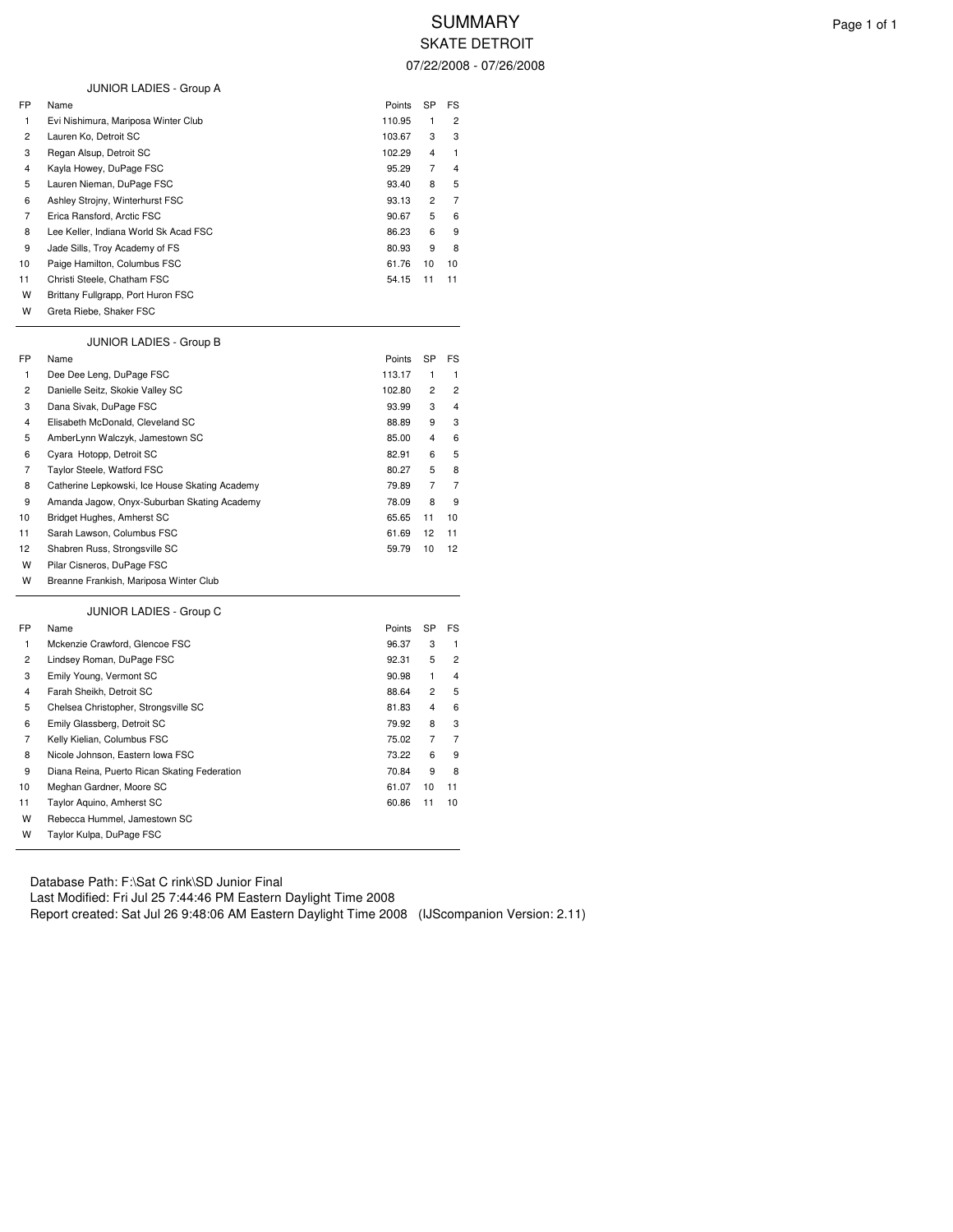## 07/22/2008 - 07/26/2008

|                | <b>JUNIOR MEN</b>                               |        |                |                |  |
|----------------|-------------------------------------------------|--------|----------------|----------------|--|
| FP             | Name                                            | Points | SP             | FS             |  |
| 1              | Grant Hochstein, St. Clair Shores FSC           | 172.89 | 1              | 1              |  |
| 2              | Daniel O'Shea, Skokie Valley SC                 | 148.56 | $\overline{2}$ | 4              |  |
| 3              | Victor Travis, Pavilion SC of Cleveland Heights | 145.60 | 3              | $\overline{c}$ |  |
| 4              | Andrei Rogozine, York Region SA                 | 139.46 | 5              | 3              |  |
| 5              | Christopher Darling, Rocky Mountain FSC         | 124.79 | 4              | 5              |  |
| 6              | Timothy LeDuc, Eastern Iowa FSC                 | 114.38 | 6              | 6              |  |
| 7              | Shaquille Davis, Richmond Training Centre       | 108.15 | $\overline{7}$ | $\overline{7}$ |  |
| 8              | Justin Brachat, DuPage FSC                      | 101.38 | 8              | 9              |  |
| 9              | Michael Marinaro, Point Edward SC               | 99.61  | 10             | 8              |  |
| w              | Sean Marshinski, DuPage FSC                     |        |                |                |  |
| W              | Pine Kopka-Ross, Detroit SC                     |        | 9              |                |  |
|                | <b>JUNIOR LADIES FINAL ROUND</b>                |        |                |                |  |
| FP             | Name                                            |        | Points         | FS             |  |
| 1              | Dee Dee Leng, DuPage FSC                        |        | 87.58          | 1              |  |
| $\overline{c}$ | Mckenzie Crawford, Glencoe FSC                  |        | 69.60          | $\overline{c}$ |  |
| 3              | Elisabeth McDonald, Cleveland SC                |        | 67.95          | 3              |  |
| 4              | Danielle Seitz, Skokie Valley SC                |        | 65.44          | 4              |  |
| 5              | Evi Nishimura, Mariposa Winter Club             |        | 65.37          | 5              |  |
| 6              | Kayla Howey, DuPage FSC                         |        | 64.79          | 6              |  |
| 7              | Lauren Ko, Detroit SC                           |        | 64.39          | $\overline{7}$ |  |
| 8              | Farah Sheikh, Detroit SC                        |        | 62.91          | 8              |  |
| 9              | Regan Alsup, Detroit SC                         |        | 62.05          | 9              |  |
| 10             | Lindsey Roman, DuPage FSC                       |        | 59.31          | 10             |  |
| 11             | Emily Young, Vermont SC                         |        | 58.48          | 11             |  |
| 12             | Dana Sivak, DuPage FSC                          |        | 53.07          | 12             |  |
|                |                                                 |        |                |                |  |

 $\overline{\phantom{a}}$ 

Database Path: C:\Competitions\Detroit\Skate Detroit 2008\IJS Databases\SD Junior Final Last Modified: Sat Jul 26 5:34:28 PM Eastern Daylight Time 2008 Report created: Sun Jul 27 12:37:30 PM Eastern Daylight Time 2008 (IJScompanion Version: 2.11)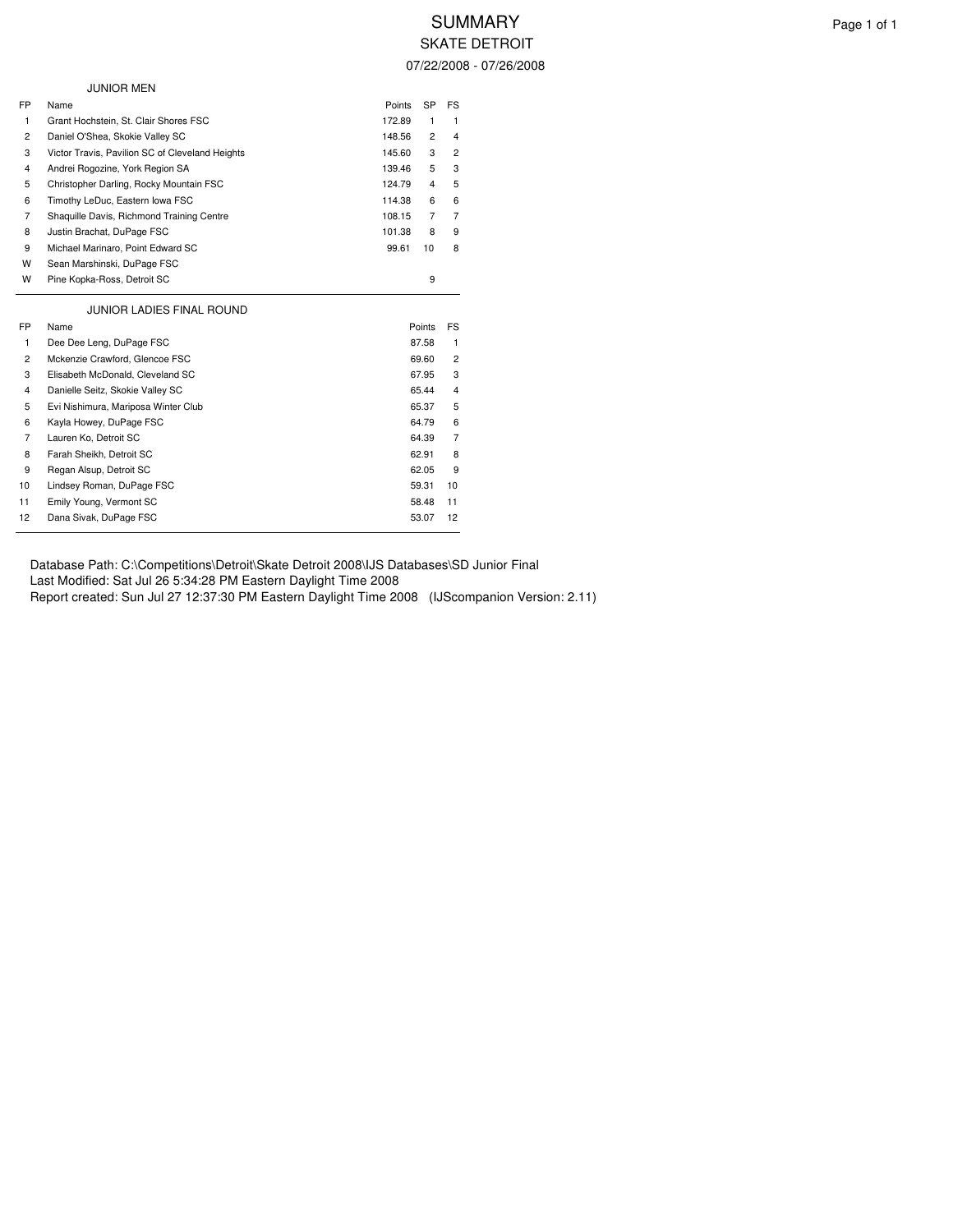# SUMMARY Page 1 of 1

### 27th Annual Skate Detroit

07/23/2008 - 07/26/2008

|     |                                                          |          |                | ⊷              |                | $V/I$ $V/I$                                             |        |                |                |
|-----|----------------------------------------------------------|----------|----------------|----------------|----------------|---------------------------------------------------------|--------|----------------|----------------|
|     | 129-140 Novice Ladies A                                  |          |                |                |                | 132-143 Novice Ladies D                                 |        |                |                |
| FP  | Name                                                     | Points   | <b>SP</b>      | FS             | FP             | Name                                                    | Points | SP             | FS             |
| 1   | Anne-Marie Giroux, St-Isidore (QC) CPA                   | 84.41    | 8              | $\overline{1}$ | $\mathbf{1}$   | Jacqueline Han, Northern Ice SC 6008393                 | 94.17  | -1             | 3              |
| 2   | Maddison Bird, Barrie SC 502871                          | 72.61    | 4              | $\overline{c}$ | 2              | Jillian Mann, DuPage FSC 6003640                        | 90.76  | 7              | $\mathbf{1}$   |
| 3   | Danielle Viola, Washington FSC 1385794                   | 71.28    | 2              | 6              | 3              | Lauryn Cummings, Arctic FSC 1108260                     | 90.45  | 5              | $\overline{c}$ |
| 4   | Erika Krol, Onyx-Suburban Skating Academy 1256570        | 69.19    | 5              | 4              | 4              | Michelle Locascio, Wagon Wheel FSC 1442947              | 88.96  | $\overline{c}$ | 5              |
| 5   | Catherine Roy, St-Isidore (QC) CPA 0000626675            | 68.40    | 3              | 9              | 5              | Meghan Erikson, Detroit SC 1126548                      | 88.05  | 6              | 4              |
| 6   | Margaret Purdy, Watford FSC 3002019047                   | 66.98    | 10             | 3              | 6              | Mikenzie Frost, Heritage SA 1352947                     | 86.96  | 4              | 6              |
| 7   | Lindsay Moy, Glenwood FSC 1245930                        | 66.93    | 7              | $\overline{7}$ | $\overline{7}$ | Jessica Young, DuPage FSC 1395908                       | 82.98  | 3              | 8              |
| 8   | Trudy Wu, Columbus FSC 1449078                           | 65.76    | 9              | 5              | 8              | Laurence Gasse, Levis CPA 0000402560                    | 81.79  | 9              | $\overline{7}$ |
| 9   | Sarah Davis, Twin Bays SC 977376                         | 64.17    | 6              | 10             | 9              | Hannah Kimberly, Shaker FSC 1316912                     | 76.24  | 8              | 9              |
| 10  | Chelsea Ridley, DuPage FSC 1319272                       | 63.22    | - 11           | 8              | 10             | Kaitlyn Shariak, Detroit SC 1150270                     | 65.27  | 11             | 10             |
| 11  | Kirsten Clark, Louisville Skating Academy                | 58.78    | 12             | 12             | 11             | Jacqueline Stoner, Onyx-Suburban Skating Academy 11571  | 64.40  | 10             | 11             |
| 12  | Sara Sarkisian, Skokie Valley SC 6313061                 | 57.94    | 13             | 11             | 12             | Alexandra Antonovitch, York Region SA 0000686296        | 59.50  | 13             | 12             |
| 13  | Kendra Routley, Mt. Brydges SC 0000734111                | 54.43    | 15             | 13             | 13             | Kelsie Neal, Strongsville SC 1255054                    | 58.44  | 12             | 13             |
| 14  | Alaina Glabinski, DuPage FSC 6047844                     | 49.21    | 14             | 14             | w              | Jacqueline Acierno, SC of New York 6022649              |        |                |                |
| W   | Eleanor Elchert, Jamestown SC 1114416                    |          |                |                | W              | Veronica Hochstein, St. Clair Shores FSC 1360670        |        |                |                |
| w   | Madeline Koehler, Detroit SC 1506018                     |          | $\overline{1}$ |                |                |                                                         |        |                |                |
|     |                                                          |          |                |                |                | 133-144 Novice Ladies E                                 |        |                |                |
|     | 130-141 Novice Ladies B                                  |          |                |                | FP             | Name                                                    | Points | <b>SP</b>      | FS             |
| FP  | Name                                                     | Points   | <b>SP</b>      | FS             | $\mathbf{1}$   | McKinzie Daniels, Springfield FSC 1292463               | 120.79 |                | $\mathbf{1}$   |
| -1. | Lili Malone, Skokie Valley SC 6007880                    | 103.68   | $\overline{1}$ | $\overline{1}$ | 2              | Meleah Hansen, Strongsville SC 1244216                  | 92.34  | $\overline{c}$ | 3              |
| 2   | Mara Gueli, Detroit SC 1175184                           | 91.91    | 2              | $\overline{c}$ | 3              | Shelby Sylvester, Mt. Clemens FSC 1323932               | 91.55  | 5              | $\overline{c}$ |
| 3   | Leah Barsanti, DuPage FSC 1392566                        | 80.48    | 3              | $\overline{4}$ | 4              | Chelsea Rae Firth, Jamestown SC 1246607                 | 84.52  | 4              | $\overline{4}$ |
| 4   | Amalia Megally, DuPage FSC 1392569                       | 80.29    | 4              | 3              | 5              | Audrey Winter, Greater Grand Rapids FSC 1086510         | 81.68  | 7              | 5              |
| 5   | Angela Keller, Arctic FSC 1070765                        | 77.05    | 7              | 5              | 6              | Cindy Godziszewski, DuPage FSC 1398966                  | 78.40  | 6              | 6              |
| 6   | Kyra Hauck, Onyx-Suburban Skating Academy 1167987        | 75.16    | 5              | 7              | 7              | Bethany Bonenfant, Detroit SC 1325121                   | 77.61  | 3              | 8              |
| 7   | Kacie Kotnik, Lincoln Center FSC 1263271                 | 74.77    | 8              | 6              | 8              | Kelli Cichanofsky, Wagon Wheel FSC 1337259              | 75.09  | 8              | 9              |
| 8   | Leila Roy-Chatigny, Tourbillons Des Laurentides 00004059 | 69.92    | 10             | 8              | 9              | Sarah Marron, Detroit SC 801752                         | 73.52  | 10             | $\overline{7}$ |
| 9   | Sarah Rodgers, Mariposa Winter Club 3002422548           | 68.38    | 11             | 9              | 10             | Brooke Sinatra, Amherst SC 1326855                      | 67.44  | 14             | 10             |
| 10  | Cassandra McDonnell, Watford FSC 695542                  | 67.85    | 6              | 11             | 11             | Lindsay Burdan, SC of Central Ohio 1503942              | 65.75  | 9              | 13             |
| 11  | Christie Kievit, Queen City FSC 1339962                  | 63.55    | 9              | 12             | 12             | Danielle Kwiatkowski, Onyx-Suburban Skating Academy 132 | 64.13  | 12             | 11             |
| 12  | Deanna Baudo, Jamestown SC 1156574                       | 63.02    | 14             | 10             | 13             | Skye Casey, Mariposa Winter Club 3002122195             | 61.69  | 11             | 14             |
| 13  | Jennifer Corriveau, Montmagny CPA 0000401669             | 57.70    | 12             | 13             | 14             | Katharine Huntley-Bachers, Winterhurst FSC 1290053      | 60.39  | 15             | 12             |
| 14  | Kasey Smith, Chicago FSC 1349643                         | 48.39    | 15             | 14             | 15             | Katherine Malcolm, Bracebridge FSC 0000399888           | 58.24  | 13             | 16             |
| 15  | Melanie Garrett, Richmond Training Centre 0000430874     | 43.67    | 13             | 15             | 16             | Lara Willmarth, St. Clair Shores FSC 1315638            | 54.31  | 16             | 15             |
|     |                                                          |          |                |                | W              | Nicole Sagalchik, DuPage FSC 1312639                    |        |                |                |
|     | 131-142 Novice Ladies C                                  |          |                |                |                |                                                         |        |                |                |
| FP  | Name                                                     | Points   | <b>SP</b>      | FS             |                |                                                         |        |                |                |
| -1  | Mary Beth Marley, DuPage FSC 6029740                     | 110.26   | -1             | $\overline{1}$ |                |                                                         |        |                |                |
| 2   | Jillian Kastely, Arctic FSC 6006232                      | 92.45    | 4              | $\overline{c}$ |                |                                                         |        |                |                |
| 3   | Anna Steinberg, Detroit SC 1327454                       | 84.79    | $\overline{c}$ | 3              |                |                                                         |        |                |                |
| 4   | Flora Su, Champlain Valley SC 1304573                    | 73.94    | 3              | 5              |                |                                                         |        |                |                |
| 5   | Alexandra Vargo, Pavilion SC of Cleveland Heights 127715 | 73.69    | 5              | 6              |                |                                                         |        |                |                |
| 6   | Natalie Krupa, St. Clair Shores FSC 1257800              | 68.97    | 8              | $\overline{4}$ |                |                                                         |        |                |                |
| 7   | Krista Schwartz, Fort Wayne ISC 1336561                  | 67.47    | 10             | $\overline{7}$ |                |                                                         |        |                |                |
| 8   | Cassie Andrews, Indiana/World Skating Academy 1351802    | 67.36    | 6              | 8              |                |                                                         |        |                |                |
| 9   | Sandra Labranche, Levis CPA 0000529220                   | 56.50    | 9              | 9              |                |                                                         |        |                |                |
| 10  | Tianna Beharriell, Watford FSC 0000610247                | 56.41    | $\overline{7}$ | 11             |                |                                                         |        |                |                |
| 11  | Erin Gales, Detroit SC 1191137                           | 54.11 11 |                | 10             |                |                                                         |        |                |                |
| 12  | Amanda Masin, Mariposa Winter Club 0000386756            | 50.01 12 |                | 12             |                |                                                         |        |                |                |
| 13  | Nicole Bammel, Onyx-Suburban Skating Academy 1100892     | 46.49    | - 13           | 13             |                |                                                         |        |                |                |
| 14  | Katie Singer, Strongsville SC 1501934                    | 42.26 14 |                | 14             |                |                                                         |        |                |                |
| W   | Alexia Yang, York Region SA 732299                       |          |                |                |                |                                                         |        |                |                |

Database Path: F:\Sat B rink\SkDet08NoviceLadies after SP Last Modified: Fri Jul 25 10:20:24 PM Eastern Daylight Time 2008 Report created: Sat Jul 26 9:44:56 AM Eastern Daylight Time 2008 (IJScompanion Version: 2.11)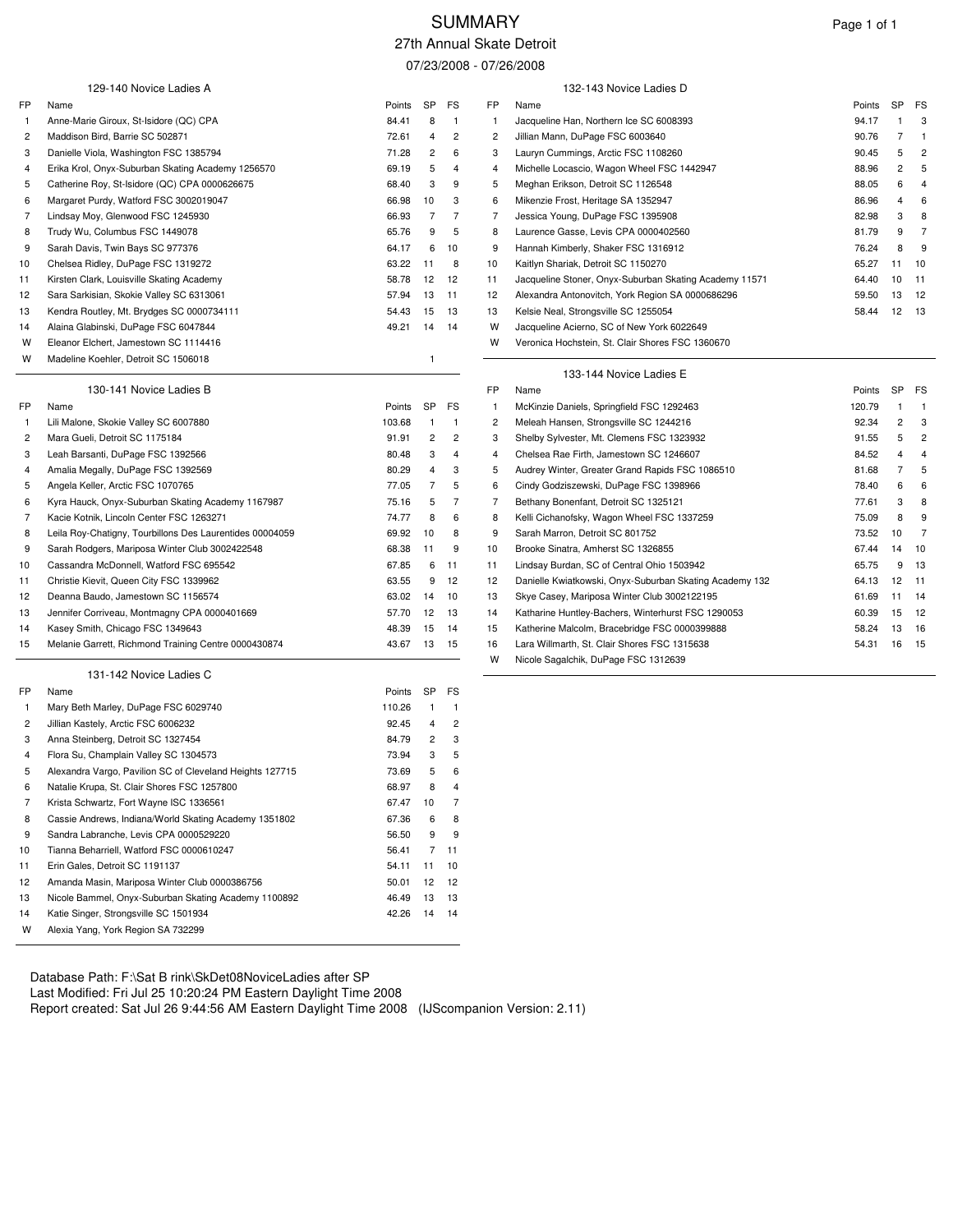07/23/2008 - 07/26/2008

|                | 149 Novice Ladies Final                   |        |                |
|----------------|-------------------------------------------|--------|----------------|
| FP.            | Name                                      | Points | FS             |
| 1              | McKinzie Daniels, Springfield FSC 1292463 | 75.57  | $\mathbf{1}$   |
| $\overline{2}$ | Mary Beth Marley, DuPage FSC 6029740      | 69.58  | $\overline{2}$ |
| 3              | Lili Malone, Skokie Valley SC 6007880     | 69.37  | 3              |
| 4              | Mara Gueli, Detroit SC 1175184            | 63.93  | $\overline{4}$ |
| 5              | Jillian Kastely, Arctic FSC 6006232       | 57.64  | 5              |
| 6              | Anne-Marie Giroux, St-Isidore (QC) CPA    | 56.92  | 6              |
| $\overline{7}$ | Lauryn Cummings, Arctic FSC 1108260       | 53.28  | $\overline{7}$ |
| 8              | Leah Barsanti, DuPage FSC 1392566         | 52.13  | 8              |
| 9              | Shelby Sylvester, Mt. Clemens FSC 1323932 | 50.96  | 9              |
| 10             | Danielle Viola, Washington FSC 1385794    | 49.40  | 10             |
| 11             | Meleah Hansen, Strongsville SC 1244216    | 48.58  | 11             |
| 12             | Jacqueline Han, Northern Ice SC 6008393   | 47.26  | 12             |
| 13             | Jillian Mann, DuPage FSC 6003640          | 45.64  | 13             |
| 14             | Anna Steinberg, Detroit SC 1327454        | 45.27  | 14             |
| 15             | Maddison Bird, Barrie SC 502871           | 44.34  | 15             |

Database Path: C:\Competitions\Detroit\Skate Detroit 2008\IJS Databases\SD Novice Ladies Final Last Modified: Sat Jul 26 6:41:00 PM Eastern Daylight Time 2008

Report created: Sun Jul 27 12:36:36 PM Eastern Daylight Time 2008 (IJScompanion Version: 2.11)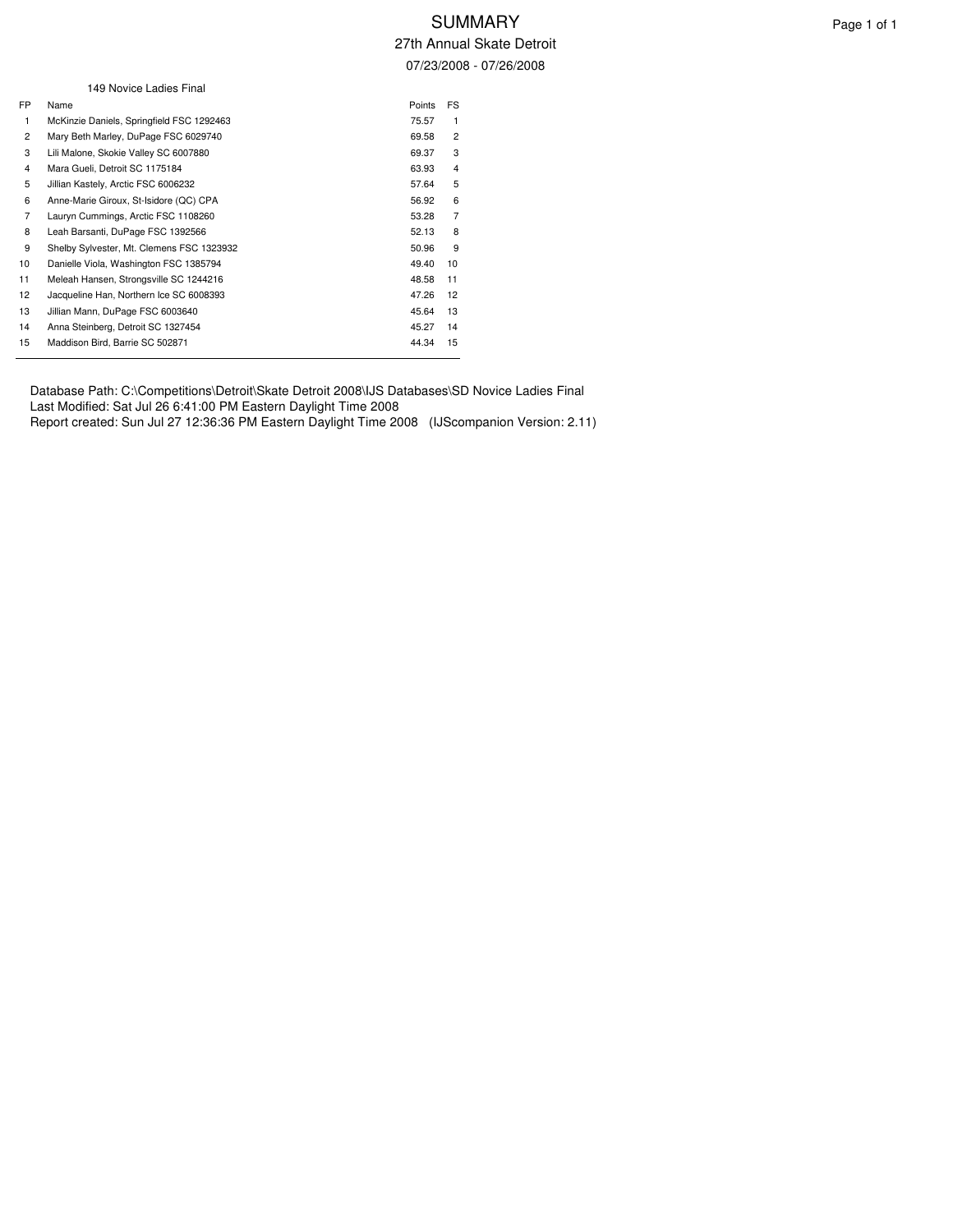27th Annual Skate Detroit 07/23/2008 - 07/26/2008

|                | 17-27 Novice Men                                       |        |                |                |  |
|----------------|--------------------------------------------------------|--------|----------------|----------------|--|
| FP             | Name                                                   | Points | <b>SP</b>      | FS             |  |
| 1              | Jason Thomas, Wagon Wheel FSC 1463011                  | 115.63 | 1              | 1              |  |
| 2              | Jason Brown, Skokie Valley SC 1470829                  | 109.28 | $\overline{2}$ | $\overline{2}$ |  |
| 3              | Adrian Rosenberg, Jamestown SC 6000165                 | 100.40 | 5              | 3              |  |
| 4              | Joe Gorecki, Detroit SC 957047                         | 95.58  | 3              | 5              |  |
| 5              | Zachariah Szabo, Indiana/World Skating Academy 1099148 | 95.08  | 4              | 4              |  |
| 6              | Nicholas Anderson, Indiana/World Skating Academy 11096 | 86.09  | 8              | 6              |  |
| $\overline{7}$ | Dylan DeWitt, Lansing SC 1157654                       | 84.84  | $\overline{7}$ | 8              |  |
| 8              | Allstair Sylvester, Stratford SC 3001981729            | 82.42  | 9              | $\overline{7}$ |  |
| 9              | Carson Bodnarek, Eastern Iowa FSC 6004034              | 79.26  | 6              | 9              |  |
| 10             | Alex Fabian, Fort Wayne ISC 1096692                    | 63.02  | 12             | 10             |  |
| 11             | Jordan Griffin, Indiana/World Skating Academy 1333885  | 62.06  | 11             | 11             |  |
| 12             | David Powers, Indiana/World Skating Academy 1443784    | 59.29  | 13             | 12             |  |
| W              | Joshua Bang, Mariposa Winter Club                      |        |                |                |  |
| W              | Vincent Roy, Tourbillons Des Laurentides 0000308614    |        |                |                |  |
| W              | Brad Kleffman, Broadmoor SC 6008387                    |        | 10             |                |  |

Database Path: C:\Competitions\Detroit\Skate Detroit 2008\IJS Databases\SD Novice Men Final Last Modified: Sat Jul 26 11:03:36 AM Eastern Daylight Time 2008 Report created: Sun Jul 27 12:35:44 PM Eastern Daylight Time 2008 (IJScompanion Version: 2.11)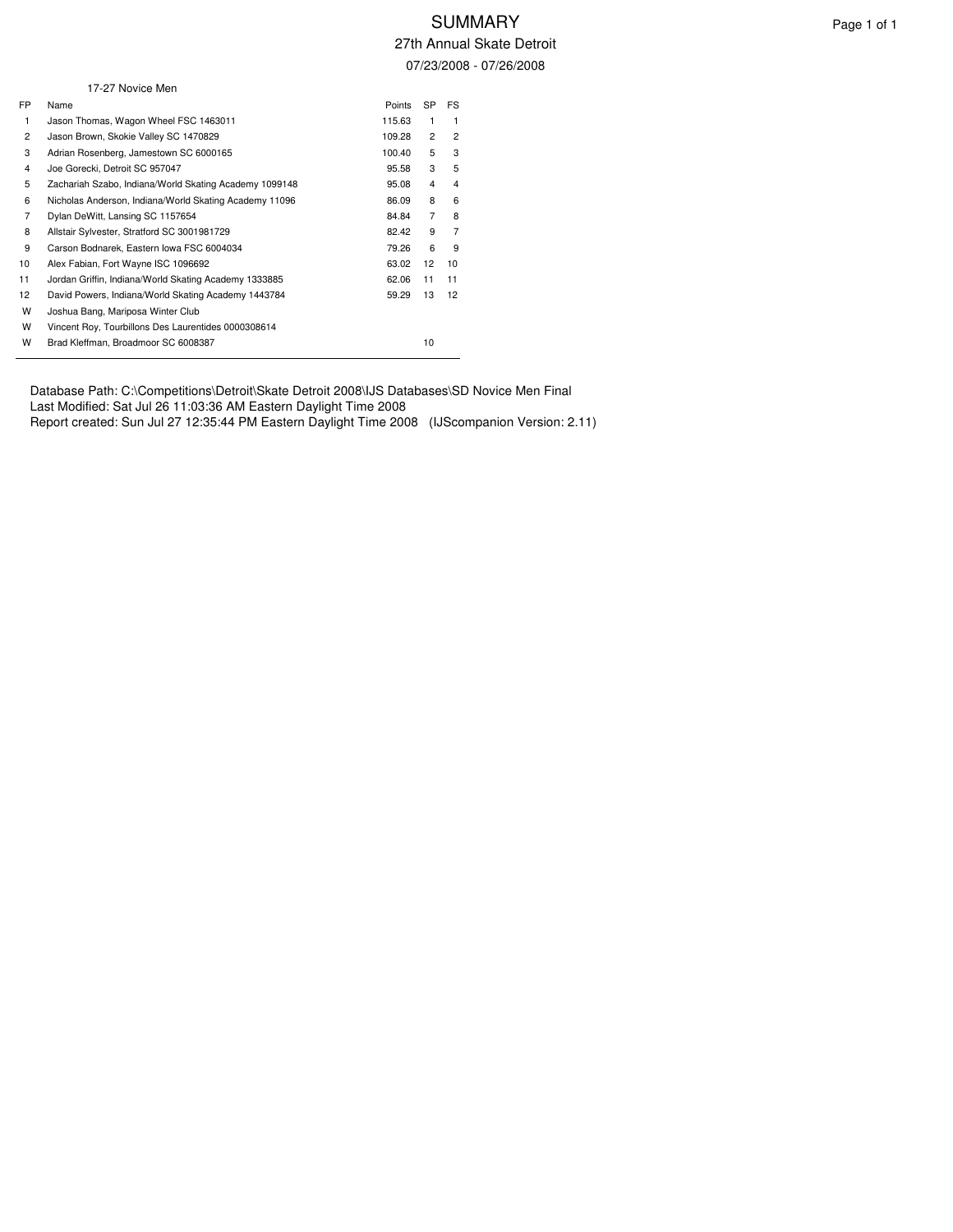## SUMMARY Page 1 of 1 2008 Skate Detroit

07/23/2008 - 07/26/2008

|                | Intermediate Ladies Group A 2C-134B               |        |                         |                |                | Intermediate Ladies Group F 7C-139B             |        |    |                |
|----------------|---------------------------------------------------|--------|-------------------------|----------------|----------------|-------------------------------------------------|--------|----|----------------|
| FP             | Name                                              | Points | <b>SP</b>               | FS             | FP             | Name                                            | Points | SP | FS             |
| $\mathbf{1}$   | Yu Miao, DuPage FSC                               | 75.80  | $\overline{\mathbf{c}}$ | $\overline{1}$ | $\overline{1}$ | Gracie Gold, Springfield FSC                    | 87.22  | -1 | $\overline{1}$ |
| 2              | Kelly Kijak, DuPage FSC                           | 73.44  | 4                       | 3              | $\overline{c}$ | Caitlyn Nemastil, Strongsville SC               | 80.74  | 2  | 3              |
| 3              | Allison Jamison, Skaters Edge Of West Michigan    | 72.30  | 6                       | 2              | 3              | Rachel Chang, Skokie Valley SC                  | 79.07  | 4  | $\overline{c}$ |
| 4              | Meghan Koehler, Detroit SC                        | 70.90  | 3                       | 4              | $\overline{4}$ | Laura Perry, Detroit SC                         | 73.86  | 5  | 4              |
| 5              | Lauren Gifford, Eastern Iowa FSC                  | 69.86  | 1                       | 8              | 5              | Shalayne Pulia, DuPage FSC 6005339              | 73.81  | 3  | 6              |
| 6              | Carly Gold, Springfield FSC                       | 67.81  | 5                       | 6              | 6              | Molly Driscoll, Wagon Wheel FSC                 | 71.51  | 6  | 5              |
| 7              | Anna Li, Arctic FSC                               | 67.39  | 8                       | 5              | 7              | Noelle Kirkman, DuPage FSC                      | 65.56  | 7  | $\overline{7}$ |
| 8              | Colleen Clancy, Kalamazoo FSC                     | 64.95  | 10                      | 7              | 8              | Minna Song, St. Clair Shores FSC                | 57.75  | 8  | 8              |
| 9              | Rina Saji, Columbus FSC                           | 60.16  | 9                       | 10             | 9              | Kristen Jennings, Fort Wayne ISC                | 52.39  | 10 | 9              |
| 10             | Rachelle Fragedakis, Strongsville SC              | 57.80  | 13                      | 9              | 10             | Emily Albers, ISC of Indianapolis               | 48.60  | 9  | 10             |
| 11             | Hannah Clark, Wagon Wheel FSC                     | 57.63  | 11                      | 12             | 11             | Kayla Sledzinski, Mt. Clemens FSC               | 42.99  | 11 | 13             |
| 12             | Jessica Schilkey, St. Clair Shores FSC 1290160    | 55.87  | 7                       | 13             | 12             | Gabrielle Anderson, Detroit SC                  | 41.26  | 13 | 12             |
| 13             | Nuria Carassa, Greater Grand Rapids FSC           | 55.80  | 14                      | 11             | 13             | Dayle Kotarba, SC of Central Ohio 1580175       | 40.46  | 16 | 11             |
| 14             | Klabera Komini, Mt. Clemens FSC                   | 52.06  | 12                      | 14             | 14             | Alyxia Caragiu, Bowling Green SC                | 39.21  | 12 | 16             |
| 15             | Angelica Dabrowski, Indiana/World Skating Academy | 48.83  | 15                      | 15             | 15             | Kelsey Hughes, Amherst SC                       | 38.86  | 15 | 14             |
| W              | Salena Vang, Onyx-Suburban Skating Academy        |        |                         |                | 16             | Rachel Endres, Kalamazoo FSC                    | 38.74  | 14 | 15             |
| W              | Samantha Cappello, Detroit SC                     |        | 16                      |                |                |                                                 |        |    |                |
|                |                                                   |        |                         |                |                | Intermediate Ladies Group D 5C-137B             |        |    |                |
|                | Intermediate Ladies Group B 3C-135B               |        |                         |                | FP             | Name                                            | Points | SP | FS             |
| FP             | Name                                              | Points | <b>SP</b>               | FS             | -1             | Julie DeRose, Northern Ice SC                   | 74.35  | -1 | $\overline{1}$ |
| $\mathbf{1}$   | Lucy Mann, Chicago FSC                            | 75.86  | -1                      | $\overline{1}$ | $\overline{c}$ | Madison Deluca, Arctic FSC                      | 71.88  | 2  | $\overline{c}$ |
| $\overline{c}$ | Alexie Mieskoski, Columbus FSC                    | 71.92  | 2                       | 2              | 3              | Jaylyn Kelly, Lansing SC                        | 71.25  | 3  | 3              |
| 3              | Kaitrin Colby, DuPage FSC                         | 65.45  | 6                       | 3              | 4              | Sara Harris,, Skokie Valley SC                  | 70.98  | 4  | 4              |
| 4              | Amanda lavasile, Arctic FSC                       | 64.88  | 5                       | 5              | 5              | Kelsey Walton, Detroit SC 1349465               | 68.17  | 5  | 5              |
| 5              | Erica Brown, Greater Grand Rapids FSC 6027522     | 64.72  | 4                       | 6              | 6              | Rachel Anderson, Heritage SA                    | 61.97  | 6  | 6              |
| 6              | Kimberly Morawski, St. Clair Shores FSC           | 62.68  | 7                       | 7              | 7              | Rachel Martinez, DuPage FSC                     | 60.98  | 7  | $\overline{7}$ |
| 7              | Kelly Carnahan, Strongsville SC                   | 60.84  | 9                       | 4              | 8              | Madeline Stammen, DuPage FSC                    | 60.74  | 8  | 8              |
| 8              | Kristie Robinson, Texas Gulf Coast FSC            | 59.76  | 3                       | 9              | 9              | Julia Liao, FSC of Rockford                     | 56.24  | 9  | 9              |
| 9              | Echo Cassill, Eastern Iowa FSC                    | 58.35  | 11                      | 8              | 10             | Cierra Nelson, St. Moritz ISC                   | 52.18  | 11 | 10             |
| 10             | Summer OConnor, Shattuck-St. Mary's FSC           | 54.07  | 10                      | 10             | 11             | Audrey Oster, Wagon Wheel FSC                   | 50.73  | 10 | 11             |
| 11             | Sierra Quinn Firth, Jamestown SC                  | 50.46  | 8                       | 11             | 12             | Stefanie Griffin, Indiana/World Skating Academy | 45.79  | 12 | 13             |
| 12             | Katie Hochrein, Detroit SC                        | 48.74  | 13                      | 12             | 13             | Alexandra Draybuck, Detroit SC                  | 45.05  | 14 | 12             |
| 13             | Sara Roy, Ice House Skating Academy               | 40.76  | 16                      | 13             | 14             | Aliyah Cohen, Columbus FSC                      | 42.33  | 13 | -14            |
| 14             | Sophia Othoudt, Lansing SC                        | 39.76  | 15                      | 14             |                |                                                 |        |    |                |
| 15             | Elizabeth Roach, Twin Bays SC                     | 38.36  | 14                      | 15             |                | Intermediate Ladies Group E 6C-138B             |        |    |                |
| 16             | Edith-Grace Robertson, Skokie Valley SC           | 37.88  | 12                      | 16             | FP             | Name                                            | Points | SP | FS             |
| W              | Haley McDill, DuPage FSC                          |        |                         |                | $\mathbf{1}$   | Anna Britt Hall, Wagon Wheel FSC                | 76.36  | 1  | $\overline{c}$ |
|                |                                                   |        |                         |                | $\overline{c}$ | Brianne Safer, DuPage FSC                       | 72.71  | 4  | $\overline{1}$ |
|                | Intermediate Ladies Group C 4C-136B               |        |                         |                | 3              | Rachel Cole, Detroit SC                         | 71.12  | 3  | 3              |
| FP             | Name                                              | Points | SP                      | FS             | 4              | Margaux Guysinger, Skokie Valley SC             | 66.62  | 9  | 4              |
| $\mathbf{1}$   | Jessica Calalang, DuPage FSC                      | 78.88  | -1                      | $\overline{c}$ | 5              | Jennifer Sterbenz, Detroit SC                   | 66.12  | 2  | 6              |
| 2              | Jordan Bauth, Jamestown SC                        | 77.49  | $\overline{c}$          | $\overline{1}$ | 6              | Janae' Nicole Sims, St. Louis SC                | 63.80  | 5  | 5              |
| 3              | Vivian Yim, DuPage FSC 6027273                    | 74.64  | 3                       | 4              | 7              | Jamie Schreffler, Strongsville SC               | 59.63  | 8  | $\overline{7}$ |
| 4              | Ashton Miller, Lansing SC                         | 72.49  | 5                       | 3              | 8              | Zoe Baumgarten, Carolinas FSC                   | 57.78  | 10 | 8              |
| 5              | Mikaela Falsetti, Arctic FSC                      | 67.29  | 6                       | 5              | 9              | Danae Bundy, Ann Arbor FSC                      | 56.58  | 7  | -11            |
| 6              | Hope Schroeder, SC of San Francisco               | 63.51  | 4                       | 12             | 10             | Carly Powers, Indiana/World Skating Academy     | 54.39  | 6  | 13             |
| 7              | Marissa Del Matto, Columbus FSC                   | 61.83  | 9                       | 6              | 11             | Natalie Imirzian, SC of Novi                    | 52.80  | 14 | 9              |
| 8              | Molly O'Brien, Skokie Valley SC                   | 60.50  | 8                       | 8              | 12             | Sarah Koeller, DuPage FSC                       | 52.02  | 11 | 12             |
| 9              | Miranda Micallef, Heritage SA                     | 60.19  | $\overline{7}$          | 10             | 13             | Vanessa Winter, Greater Grand Rapids FSC        | 51.78  | 13 | 10             |
| 10             | Alissa Matsumoto, DuPage FSC                      | 59.47  | 13                      | $\overline{7}$ | 14             | Marie Luebke, FSC of Madison                    | 48.82  | 12 | 14             |
| 11             | Ashley Beyer, Greater Grand Rapids FSC            | 58.38  | 11                      | 9              | 15             | Ally Vander Klok, Muskegan Lakeshore FSC        | 39.88  | 15 | 15             |
| 12             | Nicole Erd, Detroit SC                            | 57.75  | 10                      | 11             | 16             | Renee Taylor, Kent SC                           | 35.45  | 16 | 16             |
| 13             | Erica Miller, Onyx-Suburban Skating Academy       | 55.10  | 12                      | 13             | w              | Olivia Molina, Springfield FSC                  |        |    |                |
| 14             | Jade Lun, St. Clair Shores FSC                    | 44.35  | 14                      | 14             |                |                                                 |        |    |                |
| W              | Cara Borkowski, Strongsville SC                   |        |                         |                |                |                                                 |        |    |                |

W Ivy Hutchison, Twin Bays SC

W Jiana Toben,, Wagon Wheel FSC

Database Path: F:\Sat B rink\SD INT final Last Modified: Fri Jul 25 12:52:08 PM Eastern Daylight Time 2008 Report created: Sat Jul 26 9:43:24 AM Eastern Daylight Time 2008 (IJScompanion Version: 2.11)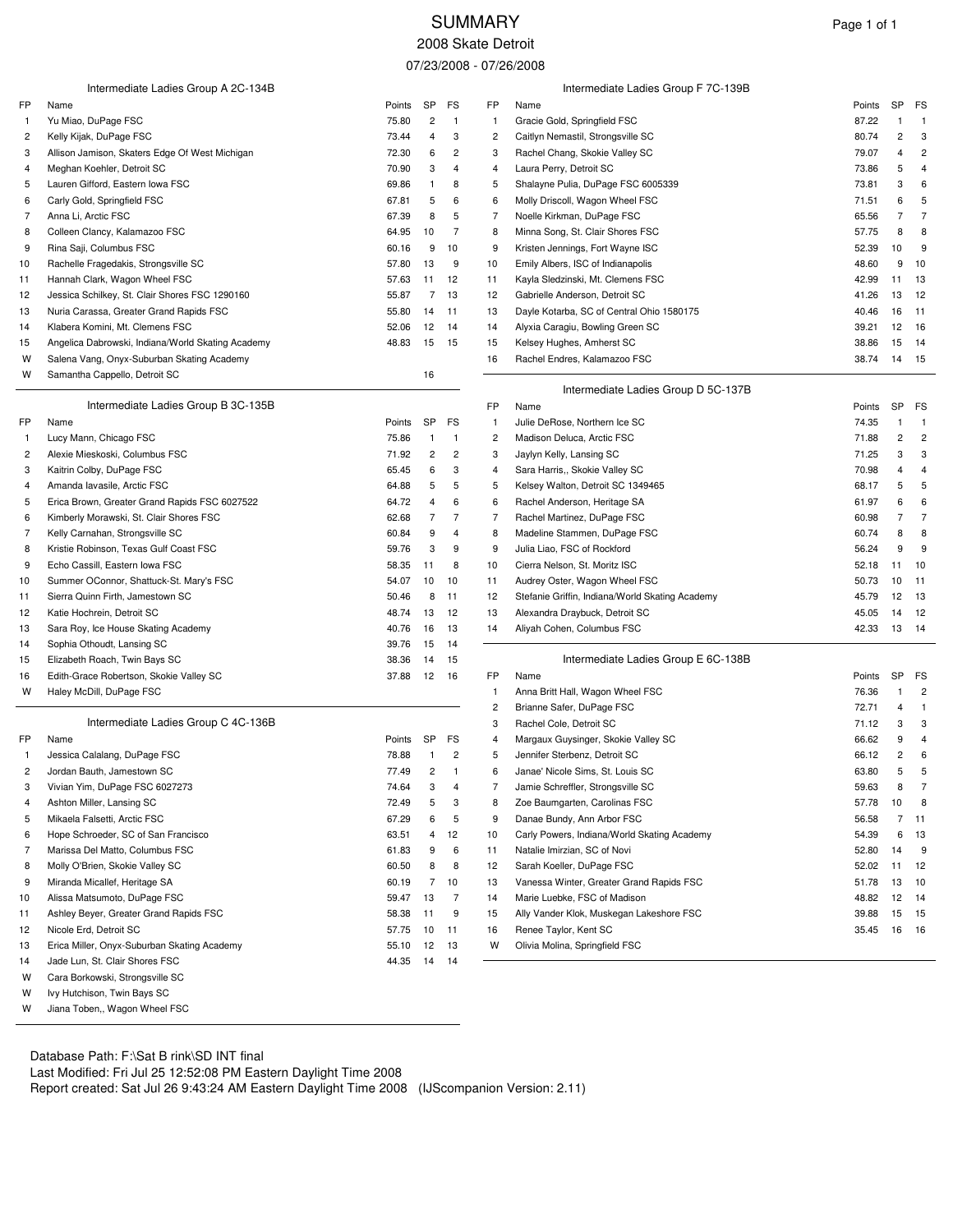|                | Intermediate Men 1C-145B                        |        |                |                |
|----------------|-------------------------------------------------|--------|----------------|----------------|
| FP.            | Name                                            | Points | SP             | FS             |
| $\mathbf{1}$   | Jordan Moeller, Northern Ice SC                 | 82.59  | 1              | $\overline{2}$ |
| 2              | Matthew Ko, Arctic FSC                          | 81.59  | 3              | 1              |
| 3              | Taylor Blair,, Shattuck-St. Mary's FSC          | 77.18  | 6              | 3              |
| 4              | Christiaan Burner, Northern Ice SC              | 74.49  | 4              | 5              |
| 5              | Jacob Jaffe, Pavilion SC of Cleveland Heights   | 73.51  | $\overline{7}$ | 4              |
| 6              | Mark Krutzfield, Eastern Iowa FSC               | 71.51  | 5              | 6              |
| $\overline{7}$ | Alexander Newman, SC of Novi                    | 70.71  | $\overline{2}$ | 8              |
| 8              | Jared Weiss, St. Clair Shores FSC               | 68.84  | 8              | $\overline{7}$ |
| 9              | Graham Emberton, Arctic FSC                     | 61.86  | 9              | 10             |
| 10             | Konstantin Chizhikov, Detroit SC                | 61.04  | 10             | 9              |
| 11             | Austin Stephen, DuPage FSC                      | 57.46  | 12             | 11             |
| 12             | Andrew Saelee, St. Moritz ISC                   | 56.08  | 14             | 12             |
| 13             | Brandon Kozlowski, Skokie Valley SC             | 51.77  | 11             | 16             |
| 14             | Matthew Blackmer, Onyx-Suburban Skating Academy | 51.76  | 13             | 14             |
| 15             | Nicholas Fisk, St. Clair Shores FSC 1306045     | 51.03  | 19             | 13             |
| 16             | Andrew Ko, Arctic FSC                           | 50.93  | 16             | 15             |
| 17             | Martin Brittain, Indiana/World Skating Academy  | 49.35  | 15             | 17             |
| 18             | Michael Zusev, York Region SA                   | 48.06  | 17             | 18             |
| 19             | Justin Highgate-Brutman, St. Clair Shores FSC   | 46.94  | 18             | 19             |
| 20             | Dorian Burks, Buffalo SC                        | 33.85  | 21             | 20             |
| W              | Bejan Kanga, Strongsville SC                    |        | 20             |                |
|                | Intermediate Ladies Final 146B                  |        |                |                |

| FP.            | Name                                           | Points | FS.            |
|----------------|------------------------------------------------|--------|----------------|
| 1              | Gracie Gold, Springfield FSC                   | 57.76  | 1              |
| $\overline{2}$ | Jessica Calalang, DuPage FSC                   | 54.51  | 2              |
| 3              | Kelly Kijak, DuPage FSC                        | 50.36  | 3              |
| 4              | Anna Britt Hall, Wagon Wheel FSC               | 50.31  | 4              |
| 5              | Lucy Mann, Chicago FSC                         | 49.96  | 5              |
| 6              | Rachel Chang, Skokie Valley SC                 | 49.78  | 6              |
| $\overline{7}$ | Jaylyn Kelly, Lansing SC                       | 49.76  | $\overline{7}$ |
| 8              | Madison Deluca, Arctic FSC                     | 49.18  | 8              |
| 9              | Caitlyn Nemastil, Strongsville SC              | 49.13  | 9              |
| 10             | Kaitrin Colby, DuPage FSC                      | 47.71  | 10             |
| 11             | Jordan Bauth, Jamestown SC                     | 47.04  | 11             |
| 12             | Brianne Safer, DuPage FSC                      | 46.99  | 12             |
| 13             | Alexie Mieskoski, Columbus FSC                 | 44.90  | 13             |
| 14             | Yu Miao, DuPage FSC                            | 44.31  | 14             |
| 15             | Vivian Yim, DuPage FSC 6027273                 | 42.97  | 15             |
| 16             | Julie DeRose, Northern Ice SC                  | 42.28  | 16             |
| 17             | Allison Jamison, Skaters Edge Of West Michigan | 41.00  | 17             |
| 18             | Rachel Cole, Detroit SC                        | 39.22  | 18             |
|                |                                                |        |                |

Database Path: F:\Sat B rink\SD INT final Last Modified: Sat Jul 26 2:11:40 PM Eastern Daylight Time 2008 Report created: Sat Jul 26 4:49:39 PM Eastern Daylight Time 2008 (IJScompanion Version: 2.11)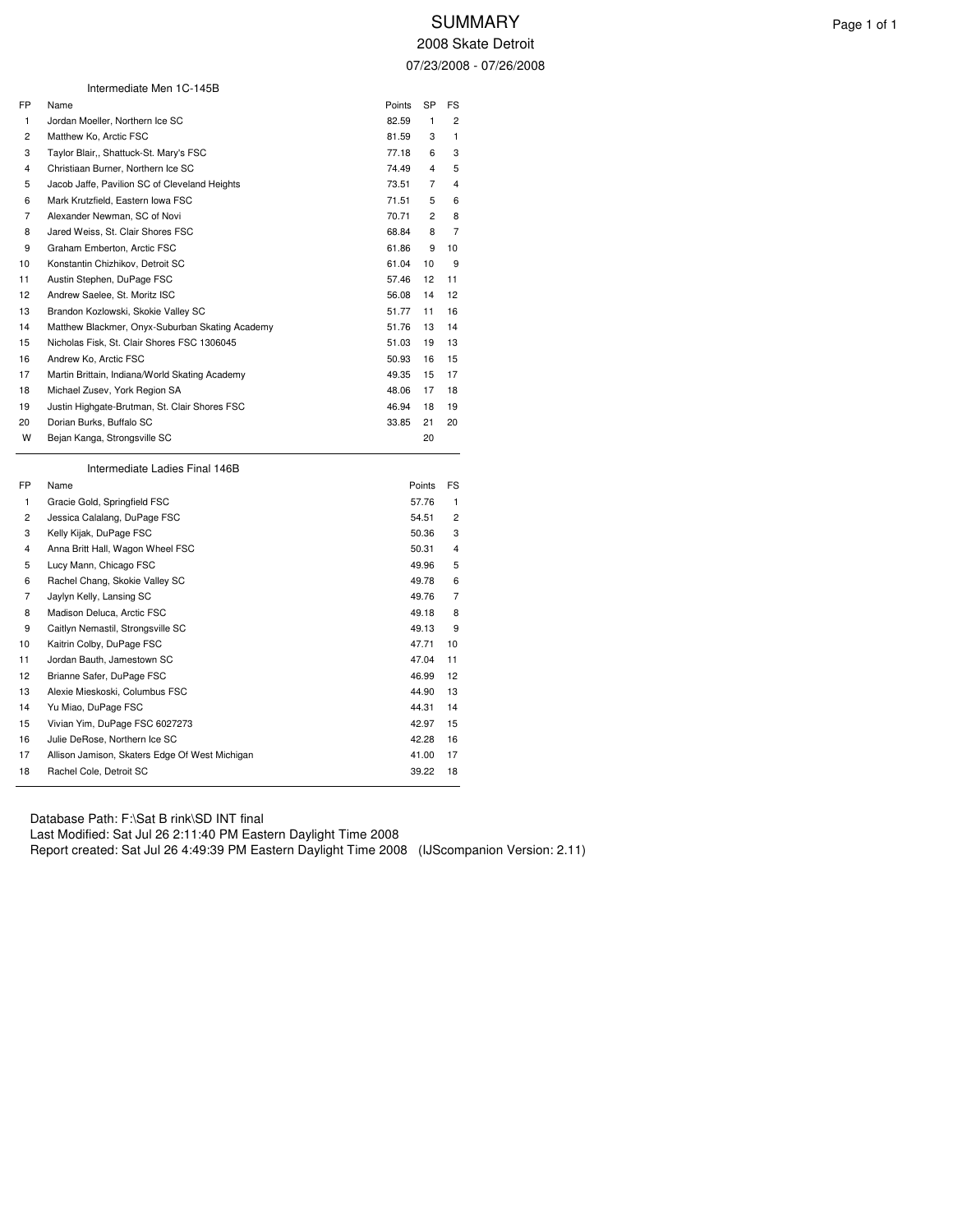Skate Detroit - 2008 07/22/2008 - 07/26/2008

|    | Juvenile Girls Group A                            |        |                |
|----|---------------------------------------------------|--------|----------------|
| FP | Name                                              | Points | FS             |
| 1  | Rosie Park, Wagon Wheel FSC                       | 47.09  | 1              |
| 2  | Jessie Anderson, Pavilion SC of Cleveland Heights | 35.15  | 2              |
| 3  | Rachel Burgett, Strongsville SC                   | 34.05  | 3              |
| 4  | Maggie Schermerhorn, Skokie Valley SC             | 32.26  | 4              |
| 5  | Kourtney Strong, Arctic FSC                       | 30.82  | 5              |
| 6  | Isabella Sophia Dalla Valle, Skokie Valley SC     | 30.08  | 6              |
| 7  | Anya-Kay Cockerell, FSC of the Quad-Cities        | 29.53  | 7              |
| 8  | Megan Haase, Detroit SC                           | 29.29  | 8              |
| 9  | Lauren Marks-Strauss, ISC of Indianapolis         | 27.90  | 9              |
| 10 | Alexandra Zazula, Detroit SC                      | 27.03  | 10             |
| 11 | Sarah Carron, Dallas FSC                          | 26.26  | 11             |
| 12 | Christina DiCola, Mentor FSC                      | 22.39  | 12             |
| w  | Falyn Franz, DuPage FSC                           |        |                |
|    | Juvenile Girls Group B                            |        |                |
| FP | Name                                              | Points | FS             |
| 1  | Ellie Schaap, FSC of Madison                      | 42.81  | 1              |
| 2  | Kaitlin Budd, Detroit SC                          | 42.77  | 2              |
| 3  | Kayla Ryndak, Skokie Valley SC                    | 41.71  | 3              |
| 4  | Lauren Smith, Onyx-Suburban Skating Academy       | 39.87  | 4              |
| 5  | Delaney Hoberecht, Arctic FSC                     | 38.86  | 5              |
| 6  | Camille Petitpas-Perreault, CPA de Cap Rouge      | 33.32  | 6              |
| 7  | Christina Zaitsev, Indiana World Sk Acad FSC      | 31.95  | 7              |
| 8  | LeVana Wu, Strongsville SC                        | 29.48  | 8              |
| 9  | Sydney Flynn, Louisville Skating Academy          | 27.26  | 9              |
| 10 | Nicole Song, DuPage FSC                           | 26.36  | 10             |
| 11 | Lyndsey Franklin, DuPage FSC                      | 26.14  | 11             |
| 12 | Camillle Faucher, St-Augustin CPA                 | 22.69  | 12             |
| W  | Madeline Franchock, Skating Academy of Plymouth   |        |                |
| W  | Anastasia Worthy, Detroit SC                      |        |                |
|    | Juvenile Girls Group C                            |        |                |
| FP | Name                                              | Points | FS             |
| 1  | Isabella Dow, DuPage FSC                          | 46.81  | 1              |
| 2  | Hannah Miller, Lansing SC                         | 46.73  | 2              |
| 3  | Madison Chessare, Springfield FSC                 | 45.81  | 3              |
| 4  | Stephanie Cox, Arctic FSC                         | 44.24  | 4              |
| 5  | Alison Freier, SC of Novi                         | 38.32  | 5              |
| 6  | Madeleine Rutledge, Detroit SC                    | 36.37  | 6              |
| 7  | Livvy Shilling, Columbus FSC                      | 35.08  | 7              |
| 8  | Caitlin DeLuca, Detroit SC                        | 34.33  | 8              |
| 9  | Kaitlyn Young, DuPage FSC                         | 33.54  | 9              |
| 10 | Lena Wu, Strongsville SC                          | 33.22  | 10             |
| 11 | Yuri Ikeyama, Indiana World Sk Acad FSC           | 29.30  | 11             |
| 12 | Lauren Karlin, DuPage FSC                         | 27.47  | 12             |
| 13 | Tory Patsis, Skokie Valley SC                     | 22.50  | 13             |
|    | Juvenile Girls Group D                            |        |                |
| FP | Name                                              | Points | FS             |
| 1  | Ayaha Chen, Broadmoor SC                          | 39.13  | 1              |
| 2  | Theodora Gherman, DuPage FSC                      | 38.87  | $\overline{2}$ |
| 3  | Ana Vinson, Broadmoor SC                          | 35.71  | 3              |
| 4  | Carly Hagan, Lansing SC                           | 34.60  | 4              |
| 5  | Adrienne Yu, Heritage SA                          | 30.43  | 5              |
| 6  |                                                   |        |                |
| 7  | Elizabeth Vian, Skokie Valley SC                  | 29.97  | 6              |
|    | Lyndsay Ream, Strongsville SC                     | 29.59  | 7              |
| 8  | Leah Israel, Detroit SC                           | 28.61  | 8              |
| 9  | Kristen Van Tine, DuPage FSC                      | 26.14  | 9              |
| 10 | Erin Lyddon, North Suburban FSC                   | 25.56  | 10             |
| 11 | Sarah Stafford, Winterhurst FSC                   | 24.33  | 11             |
| 12 | Grace Anderson, Detroit SC                        | 23.97  | 12             |
| 13 | Jizelle Chloe Bacani, DuPage FSC                  | 23.00  | 13             |

Database Path: G:\Skate Detroit 2008\SD SP\Skate Detroit Juv after QR Last Modified: Thu Jul 24 8:03:16 AM Eastern Daylight Time 2008 Report created: Fri Jul 25 12:01:05 AM Eastern Daylight Time 2008 (IJScompanion Version: 2.11)

W Katia Shpilband, Ann Arbor FSC

 $\overline{a}$ 

 $\overline{a}$ 

 $\overline{a}$